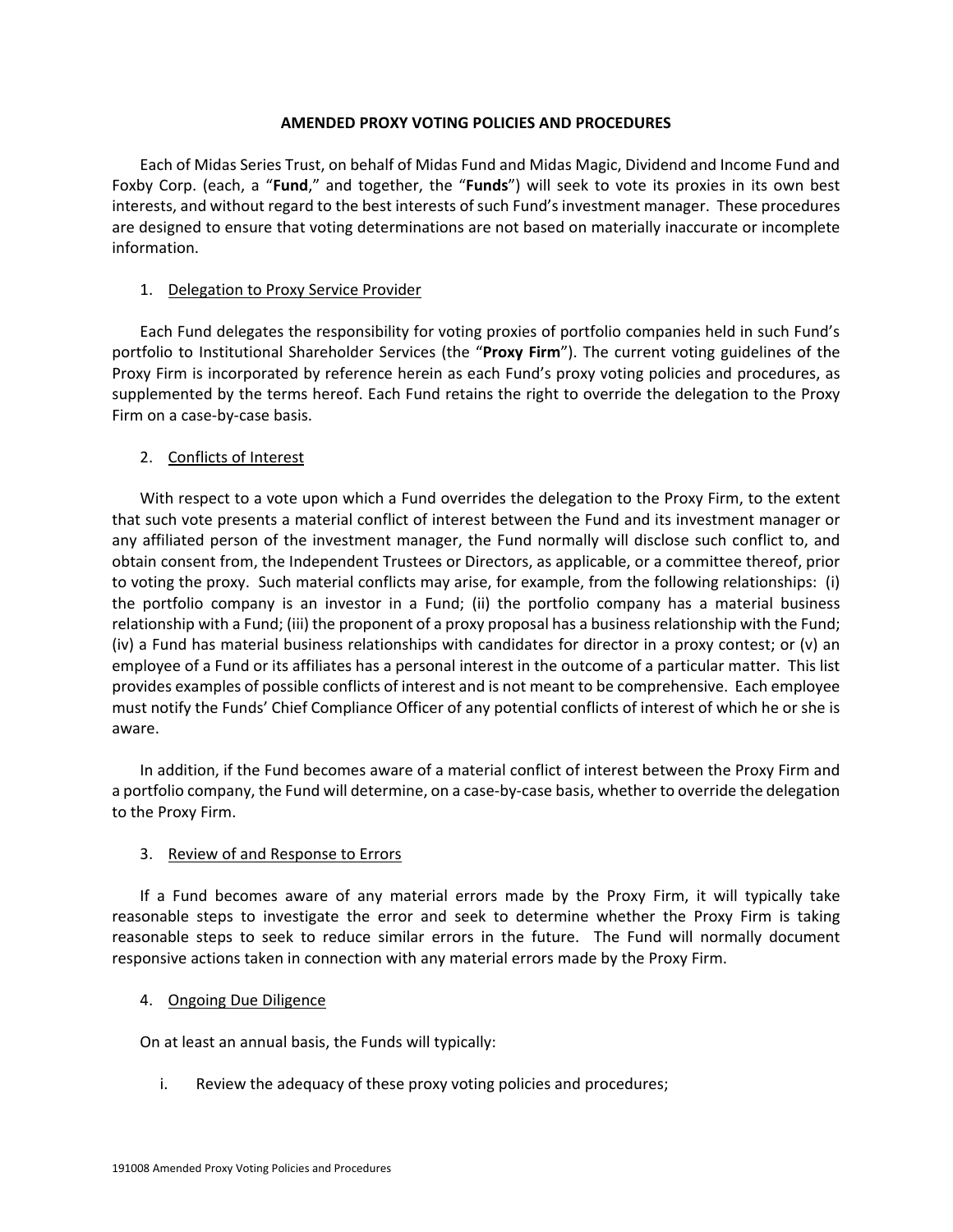- ii. Assess whether the Proxy Firm has properly submitted the voting instructions on behalf of the Funds, including, without limitation, seeking to determine whether it is voting consistently with these policies and procedures, which may include, among other things, sampling proxy votes;
- iii. Review the proxy voting guidelines of the Proxy Firm; and
- iv. Request the Proxy Firm to provide information about, among other things, changes to its policies and procedures.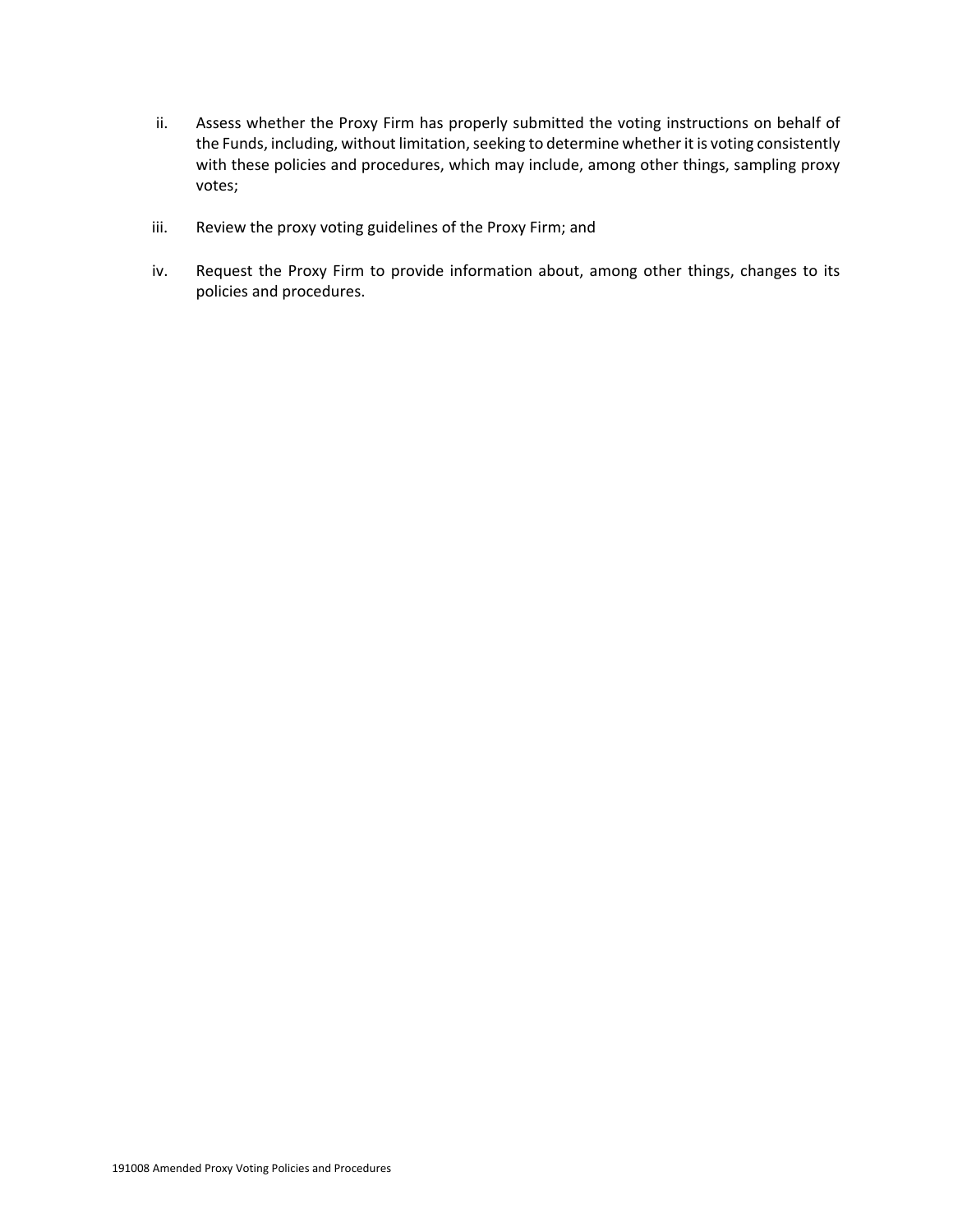



# **U N I T E D S T A T E S**

Concise Proxy Voting Guidelines Benchmark Policy Recommendations

Effective for Meetings on or after February 1, 2022 Published December 14, 2021



. . . . . . . . .  $0.0.0.0.$ 

> . . . . . . . . . . . . . . . .

**COL** . . . . . . . . . .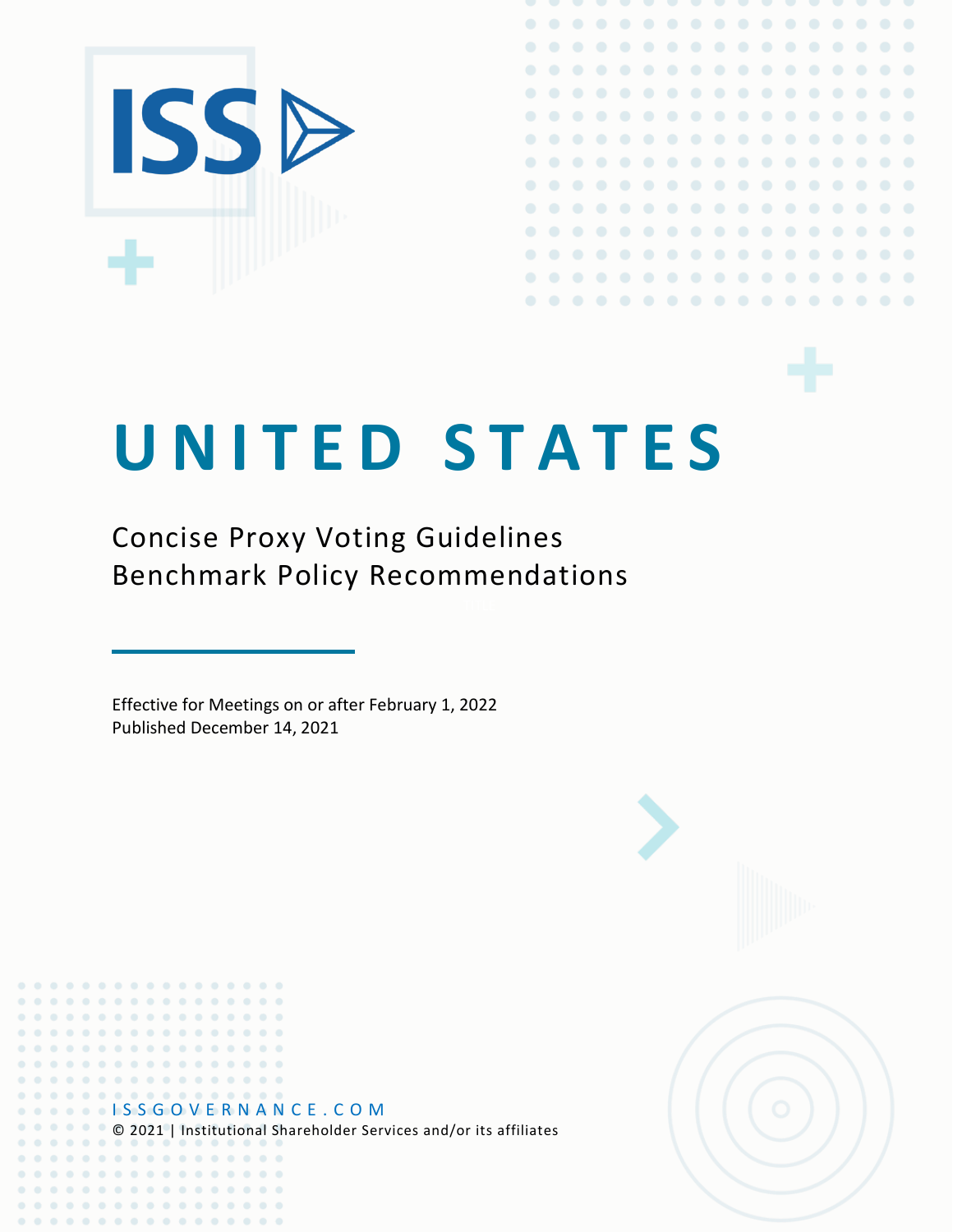

### **The policies contained herein are a sampling only of selected key ISS U.S. proxy voting guidelines, and are not intended to be exhaustive. The complete guidelines can be found at:**

**<https://www.issgovernance.com/policy-gateway/voting-policies/>**

# Board of Directors

## Voting on Director Nominees in Uncontested Elections

**General Recommendation:** Generally vote for director nominees, except under the following circumstances (with new nominees**<sup>1</sup>** considered on case-by-case basis):

### <span id="page-3-0"></span>**Independence**

Vote against<sup>2</sup> or withhold from non-independent directors (Executive Directors and Non-Independent Non-Executive Directors per ISS' Classification of Directors) when:

- Independent directors comprise 50 percent or less of the board;
- The non-independent director serves on the audit, compensation, or nominating committee;
- The company lacks an audit, compensation, or nominating committee so that the full board functions as that committee; or
- The company lacks a formal nominating committee, even if the board attests that the independent directors fulfill the functions of such a committee.

### **Composition**

**Attendance at Board and Committee Meetings:** Generally vote against or withhold from directors (except nominees who served only part of the fiscal year<sup>3</sup>) who attend less than 75 percent of the aggregate of their board and committee meetings for the period for which they served, unless an acceptable reason for absences is disclosed in the proxy or another SEC filing. Acceptable reasons for director absences are generally limited to the following:

- Medical issues/illness;
- Family emergencies; and
- Missing only one meeting (when the total of all meetings is three or fewer).

**<sup>1</sup>** A "new nominee" is a director who is being presented for election by shareholders for the first time. Recommendations on new nominees who have served for less than one year are made on a case-by-case basis depending on the timing of their appointment and the problematic governance issue in question.

<sup>&</sup>lt;sup>2</sup> In general, companies with a plurality vote standard use "Withhold" as the contrary vote option in director elections; companies with a majority vote standard use "Against". However, it will vary by company and the proxy must be checked to determine the valid contrary vote option for the particular company.

<sup>&</sup>lt;sup>3</sup> Nominees who served for only part of the fiscal year are generally exempted from the attendance policy.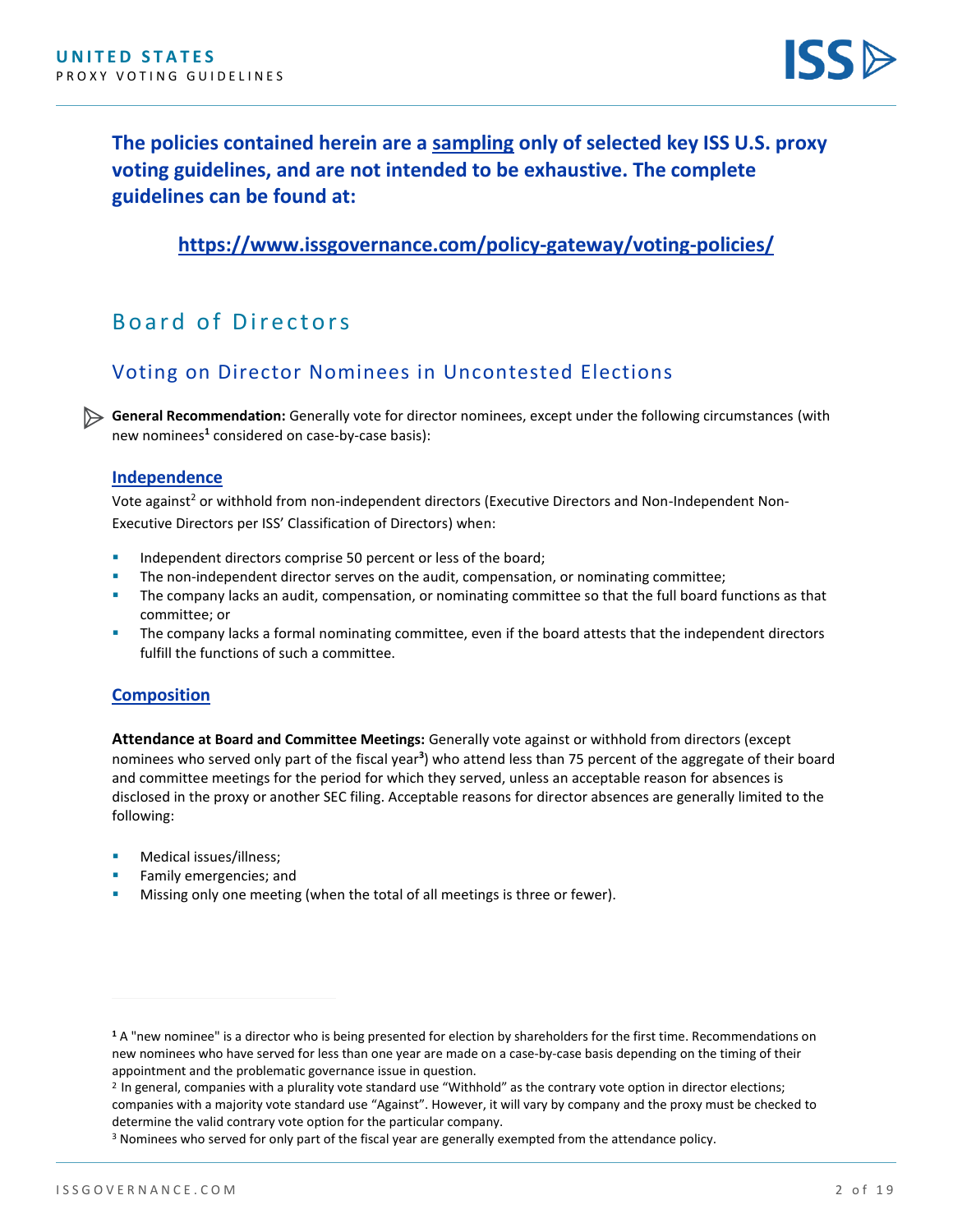In cases of chronic poor attendance without reasonable justification, in addition to voting against the director(s) with poor attendance, generally vote against or withhold from appropriate members of the nominating/governance committees or the full board.

If the proxy disclosure is unclear and insufficient to determine whether a director attended at least 75 percent of the aggregate of his/her board and committee meetings during his/her period of service, vote against or withhold from the director(s) in question.

**Overboarded Directors:** Generally vote against or withhold from individual directors who:

- Sit on more than five public company boards; or
- Are CEOs of public companies who sit on the boards of more than two public companies besides their own withhold only at their outside boards**<sup>4</sup>** .

**Gender Diversity:** For companies in the Russell 3000 or S&P 1500 indices, generally vote against or withhold from the chair of the nominating committee (or other directors on a case-by-case basis) at companies where there are no women on the company's board. An exception will be made if there was a woman on the board at the preceding annual meeting and the board makes a firm commitment to return to a gender-diverse status within a year.

This policy will also apply for companies not in the Russell 3000 and S&P1500 indices, effective for meetings on or after **Feb. 1, 2023**.

**Racial and/or Ethnic Diversity:** For companies in the Russell 3000 or S&P 1500 indices, generally vote against or withhold from the chair of the nominating committee (or other directors on a case-by-case basis) where the board has no apparent racially or ethnically diverse members**<sup>5</sup>** . An exception will be made if there was racial and/or ethnic diversity on the board at the preceding annual meeting and the board makes a firm commitment to appoint at least one racial and/or ethnic diverse member within a year.

### **Responsiveness**

Vote case-by-case on individual directors, committee members, or the entire board of directors as appropriate if:

- The board failed to act on a shareholder proposal that received the support of a majority of the shares cast in the previous year or failed to act on a management proposal seeking to ratify an existing charter/bylaw provision that received opposition of a majority of the shares cast in the previous year. Factors that will be considered are:
	- Disclosed outreach efforts by the board to shareholders in the wake of the vote;
	- Rationale provided in the proxy statement for the level of implementation;
	- **·** The subject matter of the proposal;
	- The level of support for and opposition to the resolution in past meetings;
	- Actions taken by the board in response to the majority vote and its engagement with shareholders;
	- **■** The continuation of the underlying issue as a voting item on the ballot (as either shareholder or management proposals); and
	- Other factors as appropriate.

**<sup>4</sup>** Although all of a CEO's subsidiary boards with publicly-traded common stock will be counted as separate boards, ISS will not recommend a withhold vote for the CEO of a parent company board or any of the controlled (>50 percent ownership) subsidiaries of that parent but may do so at subsidiaries that are less than 50 percent controlled and boards outside the parent/subsidiary relationships.

**<sup>5</sup>** Aggregate diversity statistics provided by the board will only be considered if specific to racial and/or ethnic diversity.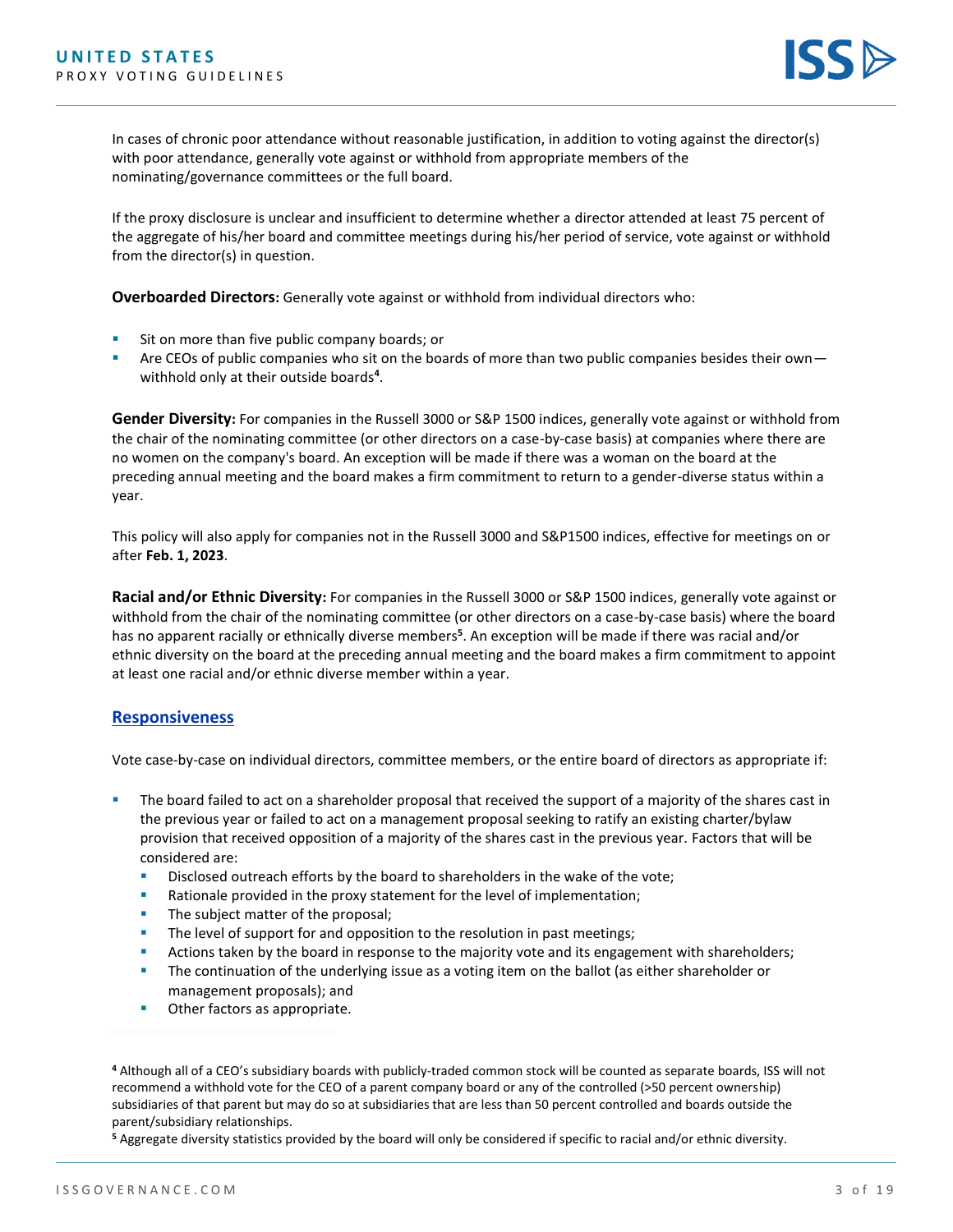- The board failed to act on takeover offers where the majority of shares are tendered;
- At the previous board election, any director received more than 50 percent withhold/against votes of the shares cast and the company has failed to address the issue(s) that caused the high withhold/against vote.

Vote case-by-case on Compensation Committee members (or, in exceptional cases, the full board) and the Say on Pay proposal if:

- The company's previous say-on-pay received the support of less than 70 percent of votes cast. Factors that will be considered are:
	- The company's response, including:
		- **EXEDENTIFY Disclosure of engagement efforts with major institutional investors, including the frequency and** timing of engagements and the company participants (including whether independent directors participated);
		- **EXECT** Disclosure of the specific concerns voiced by dissenting shareholders that led to the say-on-pay opposition;
		- Disclosure of specific and meaningful actions taken to address shareholders' concerns;
	- Other recent compensation actions taken by the company;
	- **■** Whether the issues raised are recurring or isolated;
	- **•** The company's ownership structure; and
	- Whether the support level was less than 50 percent, which would warrant the highest degree of responsiveness.
- The board implements an advisory vote on executive compensation on a less frequent basis than the frequency that received the plurality of votes cast.

### **Accountability**

### *Problematic Takeover Defenses/Governance Structure*

Poi[s](#page-3-0)on Pills: Vote against or withhold from all nominees (except new nominees<sup>1</sup>, who should be considered caseby-case) if:

- The company has a poison pill that was not approved by shareholders<sup>6</sup>. However, vote case-by-case on nominees if the board adopts an initial pill with a term of one year or less, depending on the disclosed rationale for the adoption, and other factors as relevant (such as a commitment to put any renewal to a shareholder vote);
- The board makes a material adverse modification to an existing pill, including, but not limited to, extension, renewal, or lowering the trigger, without shareholder approval; or
- The pill, whether short-term<sup>7</sup> or long-term, has a deadhand or slowhand feature.

**Classified Board Structure:** The board is classified, and a continuing director responsible for a problematic governance issue at the board/committee level that would warrant a withhold/against vote recommendation is not up for election. All appropriate nominees (except new) may be held accountable.

**Removal of Shareholder Discretion on Classified Boards**: The company has opted into, or failed to opt out of, state laws requiring a classified board structure.

**Director Performance Evaluation:** The board lacks mechanisms to promote accountability and oversight, coupled with sustained poor performance relative to peers. Sustained poor performance is measured by one-,

<sup>6</sup> Public shareholders only, approval prior to a company's becoming public is insufficient.

**<sup>7</sup>** If the short-term pill with a deadhand or slowhand feature is enacted but expires before the next shareholder vote, ISS will generally still recommend withhold/against nominees at the next shareholder meeting following its adoption.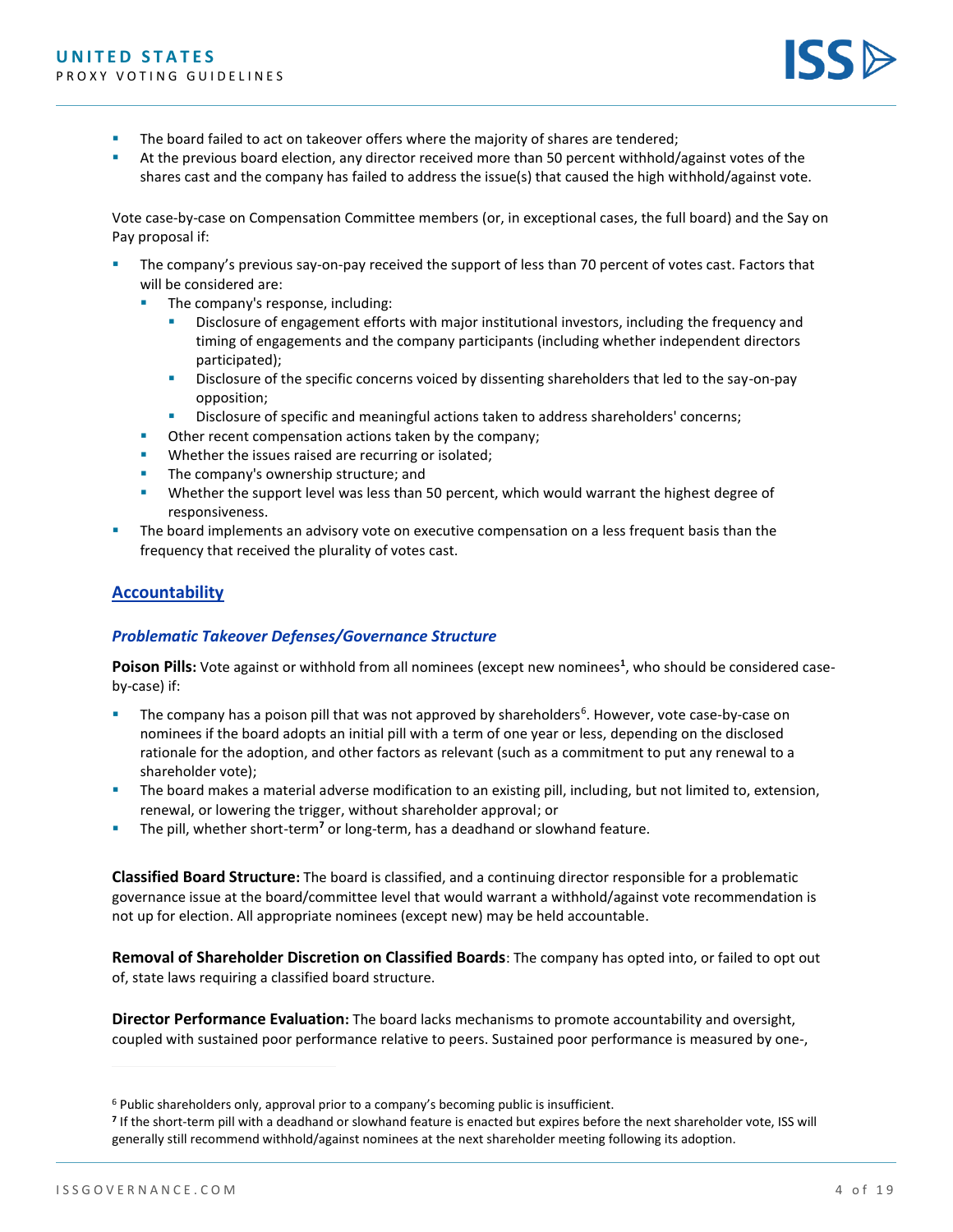three-, and five-year total shareholder returns in the bottom half of a company's four-digit GICS industry group (Russell 3000 companies only). Take into consideration the company's operational metrics and other factors as warranted. Problematic provisions include but are not limited to:

- A classified board structure:
- **EXECUTE:** A supermajority vote requirement;
- Either a plurality vote standard in uncontested director elections, or a majority vote standard in contested elections;
- The inability of shareholders to call special meetings;
- The inability of shareholders to act by written consent;
- A multi-class capital structure; and/or
- A non-shareholder-approved poison pill.

**Unilateral Bylaw/Charter Amendments and Problematic Capital Structures***:* Generally vote against or withhold from directors individually, committee members, or the entire board (except new nominees<sup>[1](#page-3-0)</sup>, who should be considered case-by-case) if the board amends the company's bylaws or charter without shareholder approval in a manner that materially diminishes shareholders' rights or that could adversely impact shareholders, considering the following factors:

- The board's rationale for adopting the bylaw/charter amendment without shareholder ratification;
- Disclosure by the company of any significant engagement with shareholders regarding the amendment;
- **■** The level of impairment of shareholders' rights caused by the board's unilateral amendment to the bylaws/charter;
- The board's track record with regard to unilateral board action on bylaw/charter amendments or other entrenchment provisions;
- The company's ownership structure;
- The company's existing governance provisions;
- The timing of the board's amendment to the bylaws/charter in connection with a significant business development; and
- Other factors, as deemed appropriate, that may be relevant to determine the impact of the amendment on shareholders.

Unless the adverse amendment is reversed or submitted to a binding shareholder vote, in subsequent years vote case-by-case on director nominees. Generally vote against (except new nominees**[1](#page-3-0)** , who should be considered case-by-case) if the directors:

- Classified the board;
- Adopted supermajority vote requirements to amend the bylaws or charter; or
- Eliminated shareholders' ability to amend bylaws.

### <span id="page-6-0"></span>**Unequal Voting Rights**

**Problematic Capital Structure - Newly Public Companies:** For **2022**, for newly public companies**<sup>8</sup>** , generally vote against or withhold from the entire board (except new nominees<sup>[1](#page-3-0)</sup>, who should be considered case-by-case) if, prior to or in connection with the company's public offering, the company or its board implemented a multi-class capital structure in which the classes have unequal voting rights without subjecting the multi-class capital structure to a reasonable time-based sunset. In assessing the reasonableness of a time-based sunset provision, consideration will be given to the company's lifespan, its post-IPO ownership structure and the board's disclosed

**<sup>8</sup>** Newly-public companies generally include companies that emerge from bankruptcy, SPAC transactions, spin-offs, direct listings, and those who complete a traditional initial public offering.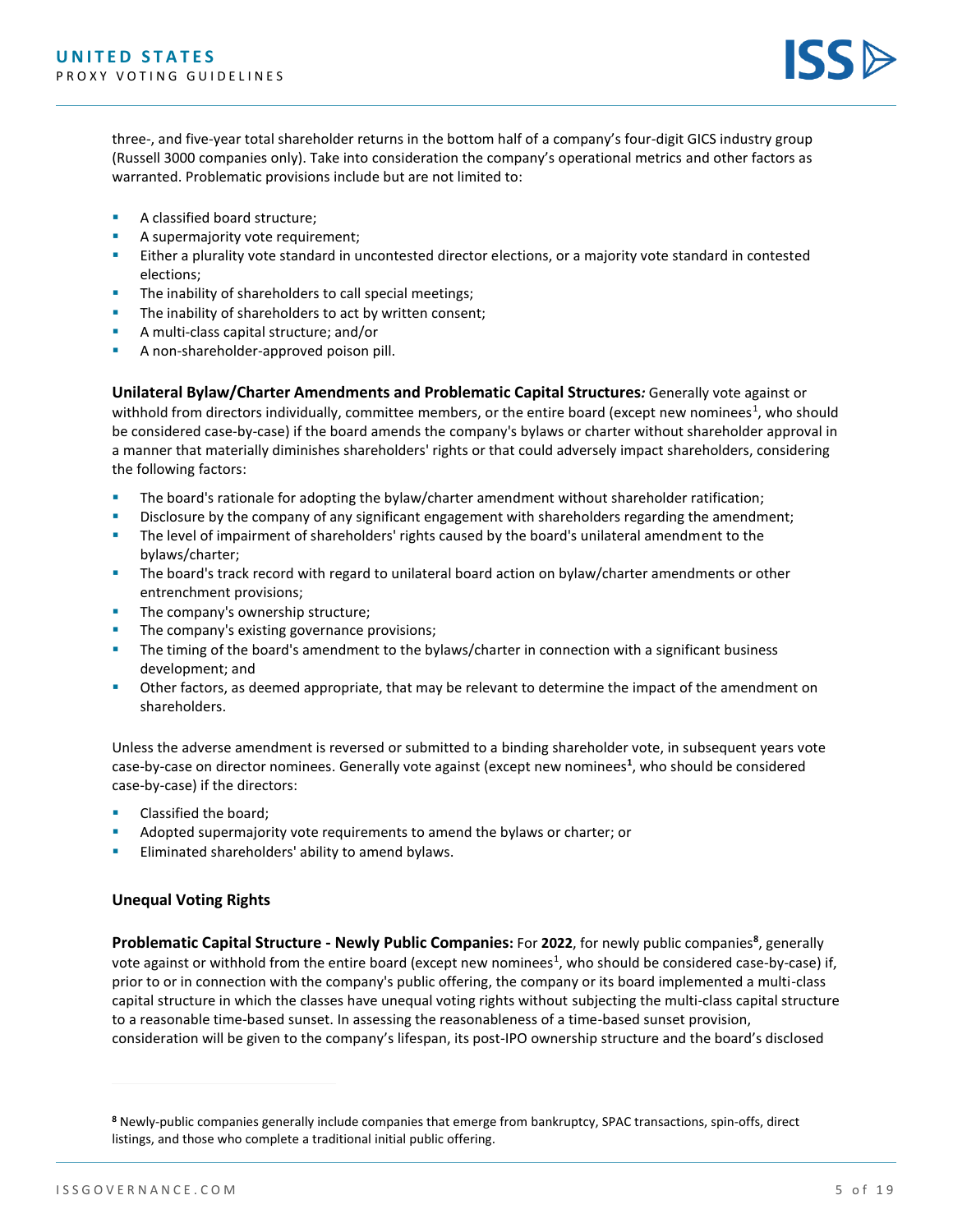rationale for the sunset period selected. No sunset period of more than seven years from the date of the IPO will be considered to be reasonable.

Continue to vote against or withhold from incumbent directors in subsequent years, unless the problematic capital structure is reversed, removed, or subject to a newly added reasonable sunset.

**Common Stock Capital Structure with Unequal Voting Rights**: Starting **Feb 1, 2023,** generally vote withhold or against directors individually, committee members, or the entire board (except new nominees<sup>[1](#page-3-0)</sup>, who should be considered case-by-case), if the company employs a common stock structure with unequal voting rights **9** .

Exceptions to this policy will generally be limited to:

- Newly-public companies<sup>[8](#page-6-0)</sup> with a sunset provision of no more than seven years from the date of going public;
- Limited Partnerships and the Operating Partnership (OP) unit structure of REITs;
- Situations where the unequal voting rights are considered *de minimis*; or
- The company provides sufficient protections for minority shareholders, such as allowing minority shareholders a regular binding vote on whether the capital structure should be maintained.

**Problematic Governance Structure - Newly Public Companies:** For newly public companies<sup>8</sup>[,](#page-6-0) generally vote against or withhold from directors individually[,](#page-3-0) committee members, or the entire board (except new nominees<sup>1</sup>, who should be considered case-by-case) if, prior to or in connection with the company's public offering, the company or its board adopted the following bylaw or charter provisions that are considered to be materially adverse to shareholder rights:

- Supermajority vote requirements to amend the bylaws or charter;
- A classified board structure; or
- Other egregious provisions.

A reasonable sunset provision will be considered a mitigating factor.

Unless the adverse provision is reversed or removed, vote case-by-case on director nominees in subsequent years.

**Management Proposals to Ratify Existing Charter or Bylaw Provisions:** Vote against/withhold from individual directors, members of the governance committee, or the full board, where boards ask shareholders to ratify existing charter or bylaw provisions considering the following factors:

- **The presence of a shareholder proposal addressing the same issue on the same ballot;**
- The board's rationale for seeking ratification;
- Disclosure of actions to be taken by the board should the ratification proposal fail;
- Disclosure of shareholder engagement regarding the board's ratification request;
- **•** The level of impairment to shareholders' rights caused by the existing provision;
- **•** The history of management and shareholder proposals on the provision at the company's past meetings;
- Whether the current provision was adopted in response to the shareholder proposal;
- **•** The company's ownership structure; and
- Previous use of ratification proposals to exclude shareholder proposals.

### *Restrictions on Shareholders' Rights*

**<sup>9</sup>** This generally includes classes of common stock that have additional votes per share than other shares; classes of shares that are not entitled to vote on all the same ballot items or nominees; or stock with time-phased voting rights ("loyalty shares").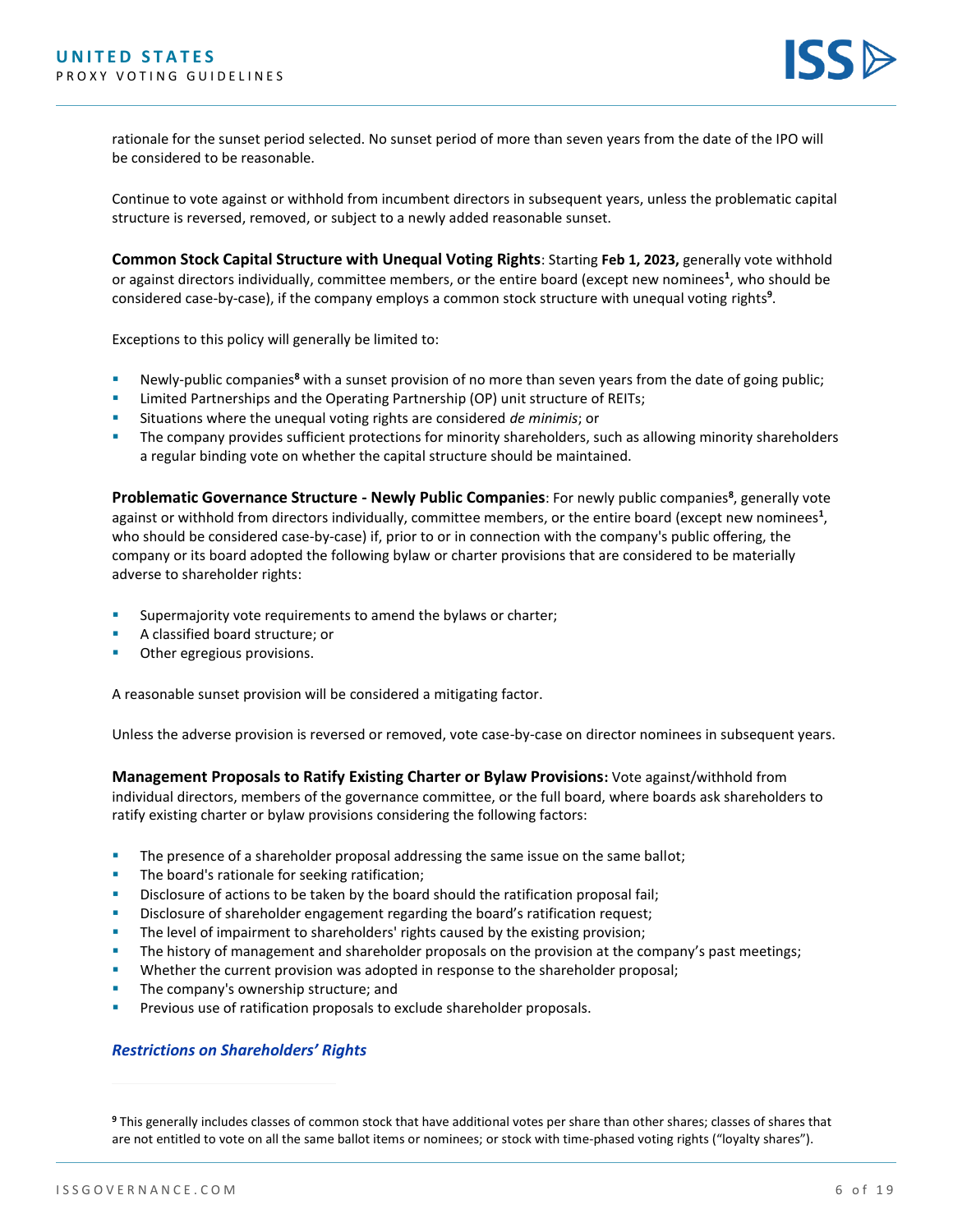**Restricting Binding Shareholder Proposals:** Generally vote against or withhold from the members of the governance committee if:

The company's governing documents impose undue restrictions on shareholders' ability to amend the bylaws. Such restrictions include but are not limited to: outright prohibition on the submission of binding shareholder proposals or share ownership requirements, subject matter restrictions, or time holding requirements in excess of SEC Rule 14a-8. Vote against or withhold on an ongoing basis.

Submission of management proposals to approve or ratify requirements in excess of SEC Rule 14a-8 for the submission of binding bylaw amendments will generally be viewed as an insufficient restoration of shareholders' rights. Generally continue to vote against or withhold on an ongoing basis until shareholders are provided with an unfettered ability to amend the bylaws or a proposal providing for such unfettered right is submitted for shareholder approval.

### **Problematic Audit-Related Practices**

Generally vote against or withhold from the members of the Audit Committee if:

- The non-audit fees paid to the auditor are excessive;
- The company receives an adverse opinion on the company's financial statements from its auditor; or
- There is persuasive evidence that the Audit Committee entered into an inappropriate indemnification agreement with its auditor that limits the ability of the company, or its shareholders, to pursue legitimate legal recourse against the audit firm.

Vote case-by-case on members of the Audit Committee and potentially the full board if:

Poor accounting practices are identified that rise to a level of serious concern, such as: fraud; misapplication of GAAP; and material weaknesses identified in Section 404 disclosures. Examine the severity, breadth, chronological sequence, and duration, as well as the company's efforts at remediation or corrective actions, in determining whether withhold/against votes are warranted.

### **Problematic Compensation Practices**

In the absence of an Advisory Vote on Executive Compensation (Say on Pay) ballot item or in egregious situations, vote against or withhold from the members of the Compensation Committee and potentially the full board if:

- There is an unmitigated misalignment between CEO pay and company performance [\(pay for performance\)](#page-14-0);
- The company maintains significant [problematic pay practices;](#page-15-0) or
- The board exhibits a significant level of [poor communication and responsiveness](#page-16-0) to shareholders.

Generally vote against or withhold from the Compensation Committee chair, other committee members, or potentially the full board if:

- The company fails to include a Say on Pay ballot item when required under SEC provisions, or under the company's declared frequency of say on pay; or
- The company fails to include a Frequency of Say on Pay ballot item when required under SEC provisions.

Generally vote against members of the board committee responsible for approving/setting non-employee director compensation if there is a pattern (i.e. two or more years) of awarding excessive non-employee director compensation without disclosing a compelling rationale or other mitigating factors.

### **Problematic Pledging of Company Stock***:*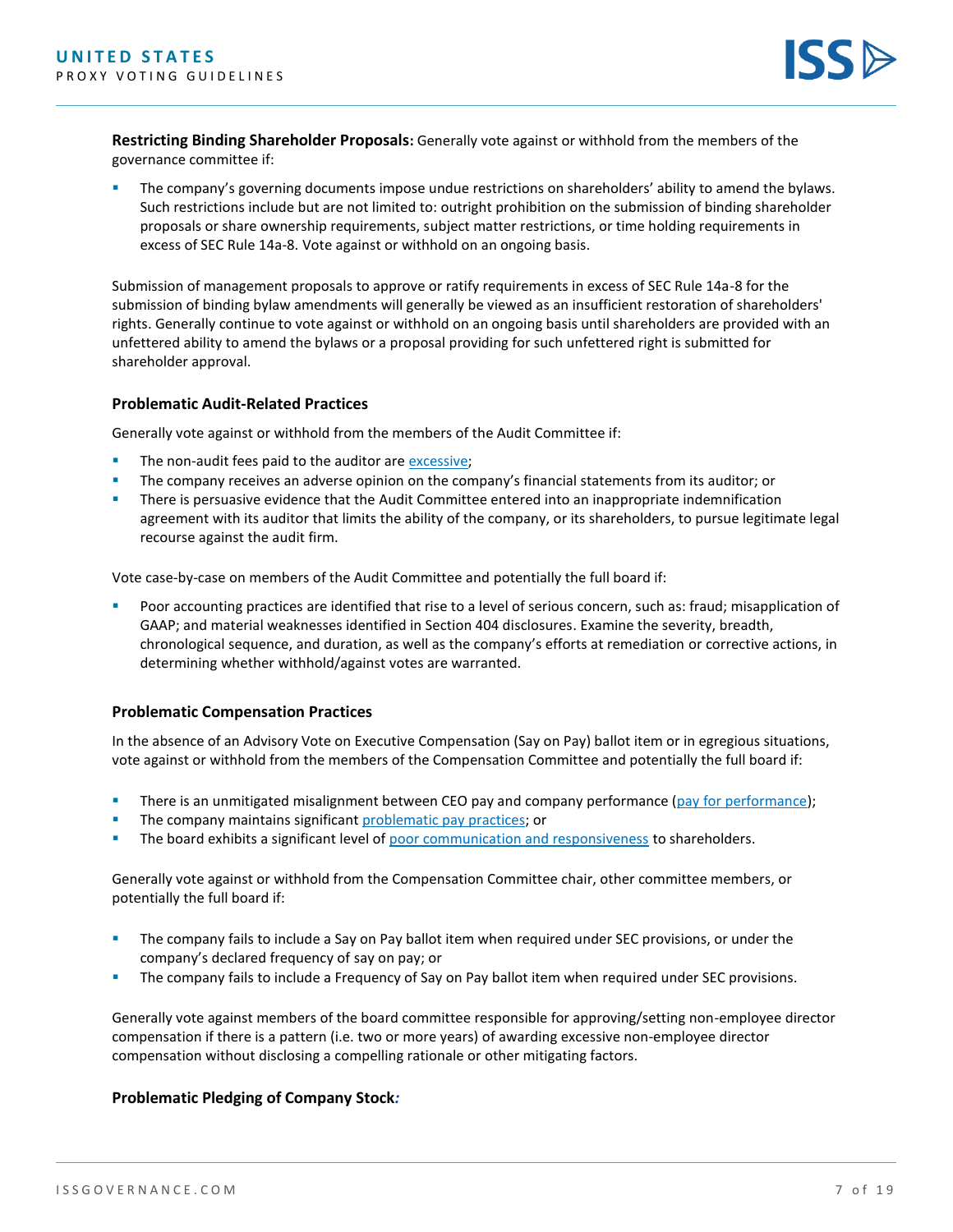Vote against the members of the committee that oversees risks related to pledging, or the full board, where a significant level of pledged company sto1ck by executives or directors raises concerns. The following factors will be considered:

- The presence of an anti-pledging policy, disclosed in the proxy statement, that prohibits future pledging activity;
- The magnitude of aggregate pledged shares in terms of total common shares outstanding, market value, and trading volume;
- Disclosure of progress or lack thereof in reducing the magnitude of aggregate pledged shares over time;
- Disclosure in the proxy statement that shares subject to stock ownership and holding requirements do not include pledged company stock; and
- Any other relevant factors.

### **Climate Accountability**

For companies that are significant greenhouse gas (GHG) emitters, through their operations or value chain**<sup>10</sup>** , generally vote against or withhold from the incumbent chair of the responsible committee (or other directors on a case-by-case basis) in cases where ISS determines that the company is not taking the minimum steps needed to understand, assess, and mitigate risks related to climate change to the company and the larger economy.

For **2022**, minimum steps to understand and mitigate those risks are considered to be the following. Both minimum criteria will be required to be in compliance:

- Detailed disclosure of climate-related risks, such as according to the framework established by the Task Force on Climate-related Financial Disclosures (TCFD), including:
	- Board governance measures;
	- Corporate strategy;
	- Risk management analyses; and
	- Metrics and targets.
- Appropriate GHG emissions reduction targets.

For **2022**, "appropriate GHG emissions reductions targets" will be any well-defined GHG reduction targets. Targets for Scope 3 emissions will not be required for 2022 but the targets should cover at least a significant portion of the company's direct emissions. Expectations about what constitutes "minimum steps to mitigate risks related to climate change" will increase over time.

### **Governance Failures**

Under extraordinary circumstances, vote against or withhold from directors individually, committee members, or the entire board, due to:

- **■** Material failures of governance, stewardship, risk oversight<sup>11</sup>, or fiduciary responsibilities at the company;
- Failure to replace management as appropriate; or
- Egregious actions related to a director's service on other boards that raise substantial doubt about his or her ability to effectively oversee management and serve the best interests of shareholders at any company.

**<sup>10</sup>** For 2022, companies defined as "significant GHG emitters" will be those on the current Climate Action 100+ Focus Group list. <sup>11</sup> Examples of failure of risk oversight include but are not limited to: bribery; large or serial fines or sanctions from regulatory bodies; demonstrably poor risk oversight of environmental and social issues, including climate change; significant adverse legal judgments or settlement; or hedging of company stock.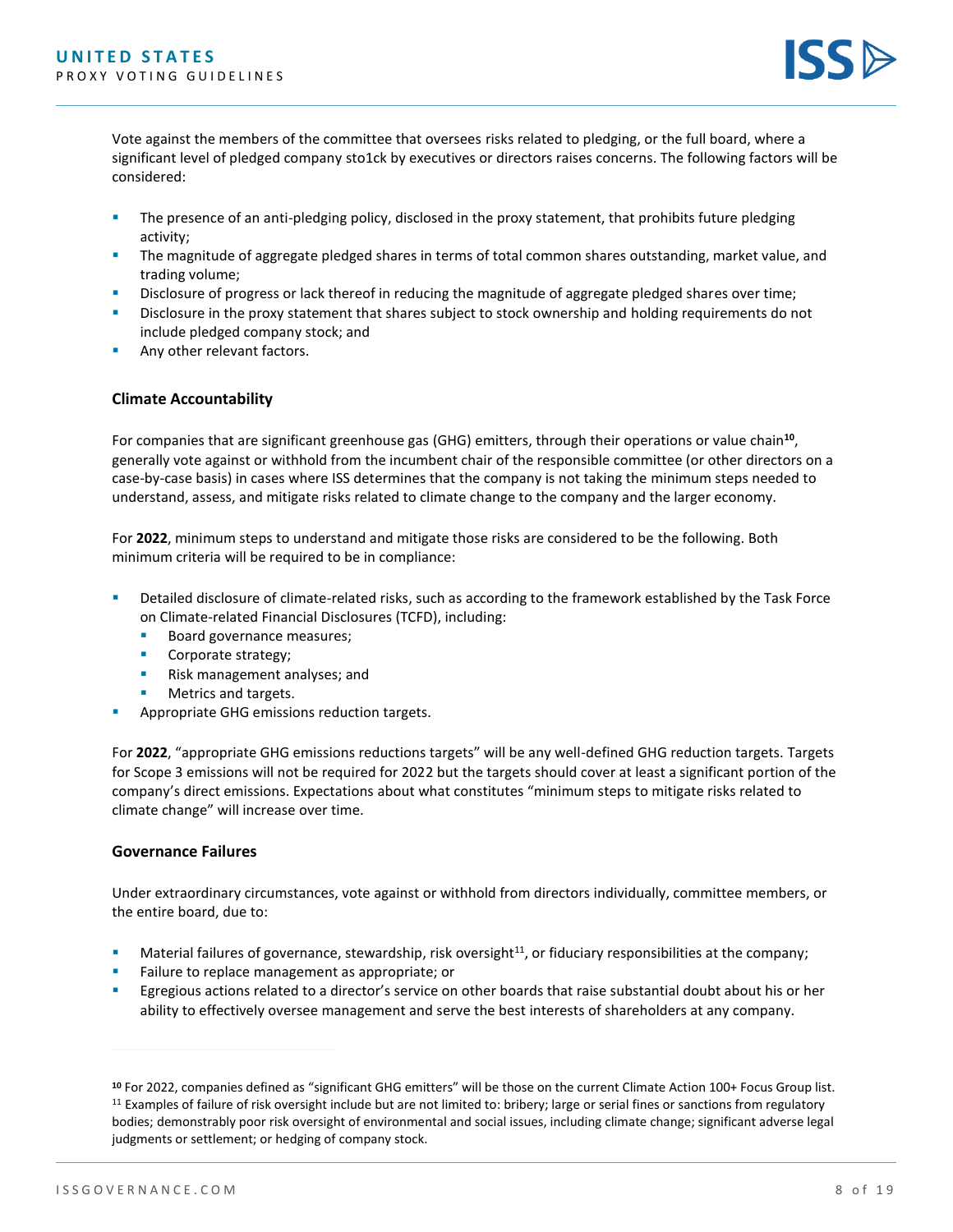# Voting on Director Nominees in Contested Elections

### **Vote-No Campaigns**

**General Recommendation:** In cases where companies are targeted in connection with public "vote-no" campaigns, evaluate director nominees under the existing governance policies for voting on director nominees in uncontested elections. Take into consideration the arguments submitted by shareholders and other publicly available information.

### **Proxy Contests/Proxy Access**

**General Recommendation:** Vote case-by-case on the election of directors in contested elections, considering the following factors:

- Long-term financial performance of the company relative to its industry;
- Management's track record;
- Background to the contested election;
- Nominee qualifications and any compensatory arrangements;
- Strategic plan of dissident slate and quality of the critique against management;
- Likelihood that the proposed goals and objectives can be achieved (both slates); and
- Stock ownership positions.

In the case of candidates nominated pursuant to proxy access, vote case-by-case considering any applicable factors listed above or additional factors which may be relevant, including those that are specific to the company, to the nominee(s) and/or to the nature of the election (such as whether there are more candidates than board seats).

### Other Board-Related Proposals

### **Independent Board Chair**

**General Recommendation:** Generally vote for shareholder proposals requiring that the board chair position be filled by an independent director, taking into consideration the following:

- The scope and rationale of the proposal;
- The company's current board leadership structure;
- The company's governance structure and practices;
- Company performance; and
- Any other relevant factors that may be applicable.

The following factors will increase the likelihood of a "for" recommendation:

- A majority non-independent board and/or the presence of non-independent directors on key board committees;
- A weak or poorly-defined lead independent director role that fails to serve as an appropriate counterbalance to a combined CEO/chair role;
- The presence of an executive or non-independent chair in addition to the CEO, a recent recombination of the role of CEO and chair, and/or departure from a structure with an independent chair;
- Evidence that the board has failed to oversee and address material risks facing the company;
- A material governance failure, particularly if the board has failed to adequately respond to shareholder concerns or if the board has materially diminished shareholder rights; or
- Evidence that the board has failed to intervene when management's interests are contrary to shareholders' interests.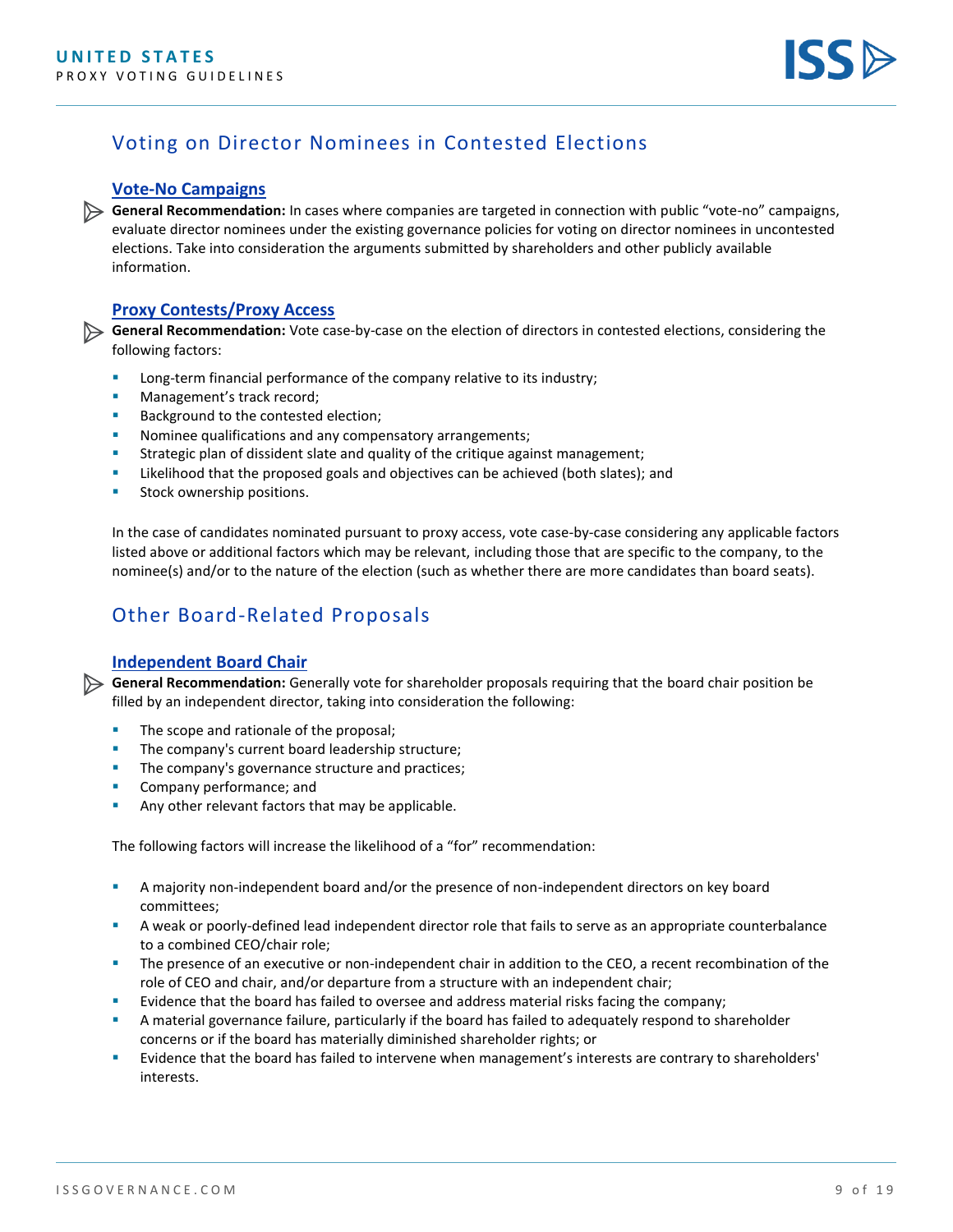# Shareholder Rights & Defenses

### **Shareholder Ability to Act by Written Consent**

**General Recommendation:** Generally vote against management and shareholder proposals to restrict or prohibit shareholders' ability to act by written consent.

Generally vote for management and shareholder proposals that provide shareholders with the ability to act by written consent, taking into account the following factors:

- Shareholders' current right to act by written consent;
- **·** The consent threshold;
- The inclusion of exclusionary or prohibitive language;
- **·** Investor ownership structure; and
- **EXECT** Shareholder support of, and management's response to, previous shareholder proposals.

Vote case-by-case on shareholder proposals if, in addition to the considerations above, the company has the following governance and antitakeover provisions:

- An unfettered<sup>12</sup> right for shareholders to call special meetings at a 10 percent threshold;
- A majority vote standard in uncontested director elections;
- No non-shareholder-approved pill; and
- An annually elected board.

### **Shareholder Ability to Call Special Meetings**

**General Recommendation:** Vote against management or shareholder proposals to restrict or prohibit shareholders' ability to call special meetings.

Generally vote for management or shareholder proposals that provide shareholders with the ability to call special meetings taking into account the following factors:

- **EXECUTE:** Shareholders' current right to call special meetings;
- **■** Minimum ownership threshold necessary to call special meetings (10 percent preferred);
- The inclusion of exclusionary or prohibitive language;
- Investor ownership structure; and
- Shareholder support of, and management's response to, previous shareholder proposals.

### **Virtual Shareholder Meetings**

**General Recommendation:** Generally vote for management proposals allowing for the convening of shareholder meetings by electronic means, so long as they do not preclude in-person meetings. Companies are encouraged to disclose the circumstances under which virtual-only**<sup>13</sup>** meetings would be held, and to allow for comparable rights and opportunities for shareholders to participate electronically as they would have during an in-person meeting.

<sup>&</sup>lt;sup>12</sup> "Unfettered" means no restrictions on agenda items, no restrictions on the number of shareholders who can group together to reach the 10 percent threshold, and only reasonable limits on when a meeting can be called: no greater than 30 days after the last annual meeting and no greater than 90 prior to the next annual meeting.

**<sup>13</sup>** Virtual-only shareholder meeting" refers to a meeting of shareholders that is held exclusively using technology without a corresponding in-person meeting.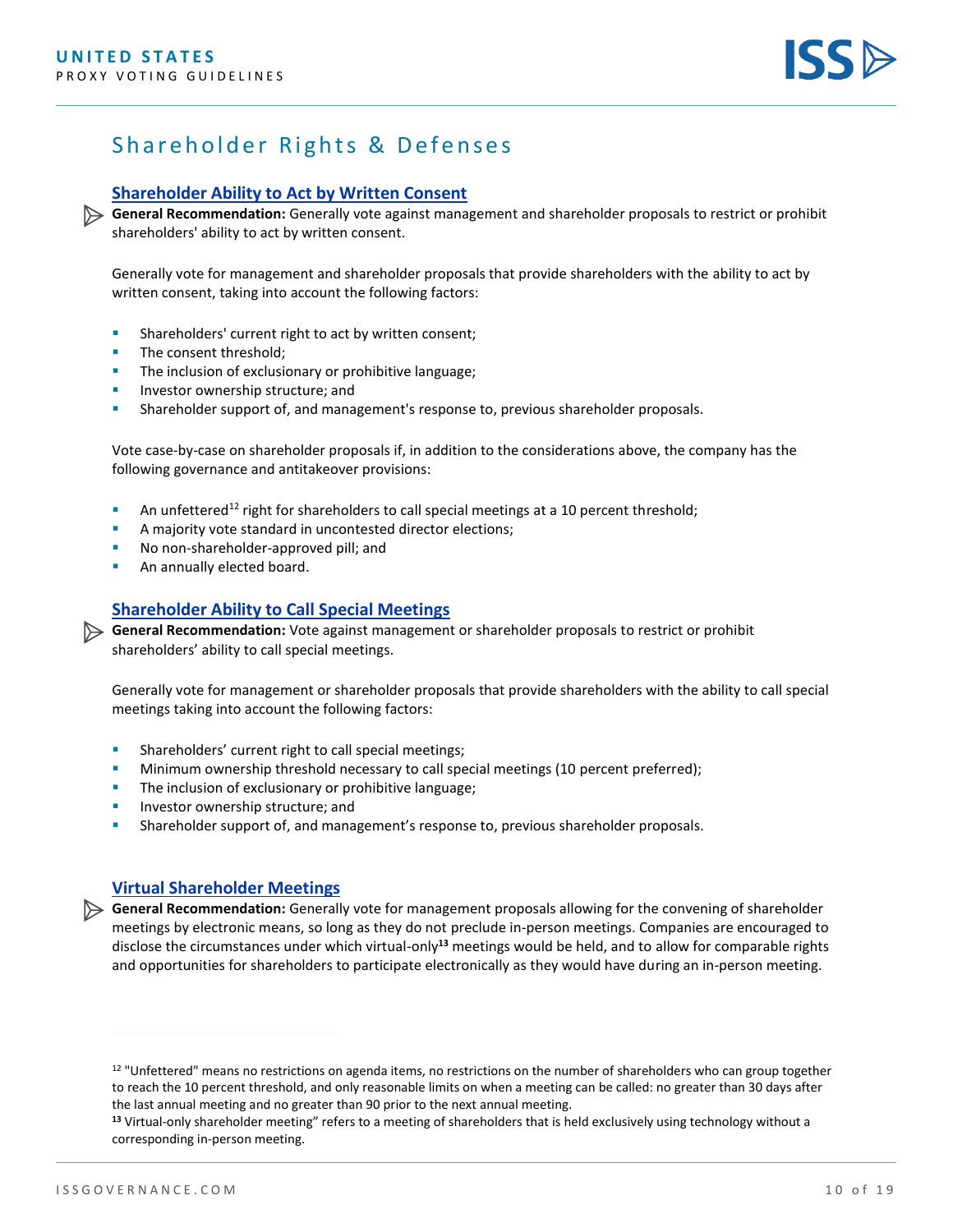Vote case-by-case on shareholder proposals concerning virtual-only meetings, considering:

- Scope and rationale of the proposal; and
- Concerns identified with the company's prior meeting practices.

# Capital/Restructuring

### **Common Stock Authorization**

### **General Authorization Requests**

**General Recommendation:** Vote case-by-case on proposals to increase the number of authorized shares of common stock that are to be used for general corporate purposes:

- If share usage (outstanding plus reserved) is less than 50% of the current authorized shares, vote for an increase of up to **50**% of current authorized shares.
- If share usage is 50% to 100% of the current authorized, vote for an increase of up to 100% of current authorized shares.
- If share usage is greater than current authorized shares, vote for an increase of up to the current share usage.
- In the case of a stock split, the allowable increase is calculated (per above) based on the post-split adjusted authorization.

Generally vote against proposed increases, even if within the above ratios, if the proposal or the company's prior or ongoing use of authorized shares is problematic, including, but not limited to:

- The proposal seeks to increase the number of authorized shares of the class of common stock that has superior voting rights to other share classes;
- On the same ballot is a proposal for a reverse split for which support is warranted despite the fact that it would result in an excessive increase in the share authorization;
- The company has a non-shareholder approved poison pill (including an NOL pill); or
- The company has previous sizeable placements (within the past 3 years) of stock with insiders at prices substantially below market value, or with problematic voting rights, without shareholder approval.

However, generally vote for proposed increases beyond the above ratios or problematic situations when there is disclosure of specific and severe risks to shareholders of not approving the request, such as:

- In, or subsequent to, the company's most recent 10-K filing, the company discloses that there is substantial doubt about its ability to continue as a going concern;
- The company states that there is a risk of imminent bankruptcy or imminent liquidation if shareholders do not approve the increase in authorized capital; or
- A government body has in the past year required the company to increase its capital ratios.

For companies incorporated in states that allow increases in authorized capital without shareholder approval, generally vote withhold or against all nominees if a unilateral capital authorization increase does not conform to the above policies.

#### **Specific Authorization Requests**

**General Recommendation:** Generally vote for proposals to increase the number of authorized common shares where the primary purpose of the increase is to issue shares in connection with transaction(s) (such as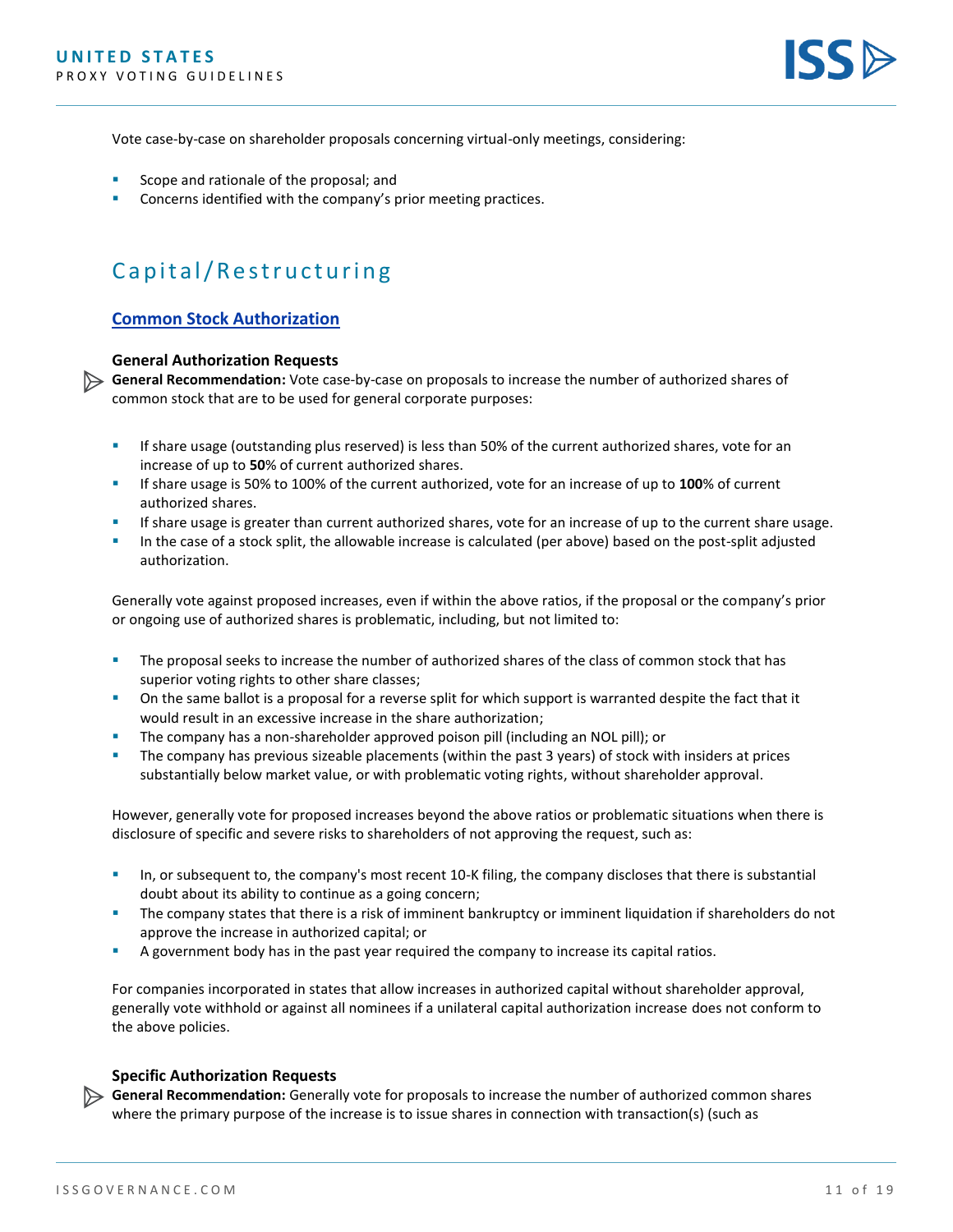acquisitions, SPAC transactions, private placements, or similar transactions) on the same ballot, or disclosed in the proxy statement, that warrant support. For such transactions, the allowable increase will be the greater of:

- twice the amount needed to support the transactions on the ballot, and
- the allowable increase as calculated for general issuances above.

### **Mergers and Acquisitions**

**General Recommendation:** Vote case-by-case on mergers and acquisitions. Review and evaluate the merits and drawbacks of the proposed transaction, balancing various and sometimes countervailing factors including:

- Valuation Is the value to be received by the target shareholders (or paid by the acquirer) reasonable? While the fairness opinion may provide an initial starting point for assessing valuation reasonableness, emphasis is placed on the offer premium, market reaction, and strategic rationale.
- *Market reaction* How has the market responded to the proposed deal? A negative market reaction should cause closer scrutiny of a deal.
- *Strategic rationale* Does the deal make sense strategically? From where is the value derived? Cost and revenue synergies should not be overly aggressive or optimistic, but reasonably achievable. Management should also have a favorable track record of successful integration of historical acquisitions.
- *Negotiations and process* Were the terms of the transaction negotiated at arm's-length? Was the process fair and equitable? A fair process helps to ensure the best price for shareholders. Significant negotiation "wins" can also signify the deal makers' competency. The comprehensiveness of the sales process (e.g., full auction, partial auction, no auction) can also affect shareholder value.
- *Conflicts of interest* Are insiders benefiting from the transaction disproportionately and inappropriately as compared to non-insider shareholders? As the result of potential conflicts, the directors and officers of the company may be more likely to vote to approve a merger than if they did not hold these interests. Consider whether these interests may have influenced these directors and officers to support or recommend the merger. The CIC figure presented in the "ISS Transaction Summary" section of this report is an aggregate figure that can in certain cases be a misleading indicator of the true value transfer from shareholders to insiders. Where such figure appears to be excessive, analyze the underlying assumptions to determine whether a potential conflict exists.
- Governance Will the combined company have a better or worse governance profile than the current governance profiles of the respective parties to the transaction? If the governance profile is to change for the worse, the burden is on the company to prove that other issues (such as valuation) outweigh any deterioration in governance.

# **Compensation**

### Executive Pay Evaluation

Underlying all evaluations are five global principles that most investors expect corporations to adhere to in designing and administering executive and director compensation programs:

- 1. Maintain appropriate pay-for-performance alignment, with emphasis on long-term shareholder value: This principle encompasses overall executive pay practices, which must be designed to attract, retain, and appropriately motivate the key employees who drive shareholder value creation over the long term. It will take into consideration, among other factors, the link between pay and performance; the mix between fixed and variable pay; performance goals; and equity-based plan costs;
- 2. Avoid arrangements that risk "pay for failure": This principle addresses the appropriateness of long or indefinite contracts, excessive severance packages, and guaranteed compensation;
- 3. Maintain an independent and effective compensation committee: This principle promotes oversight of executive pay programs by directors with appropriate skills, knowledge, experience, and a sound process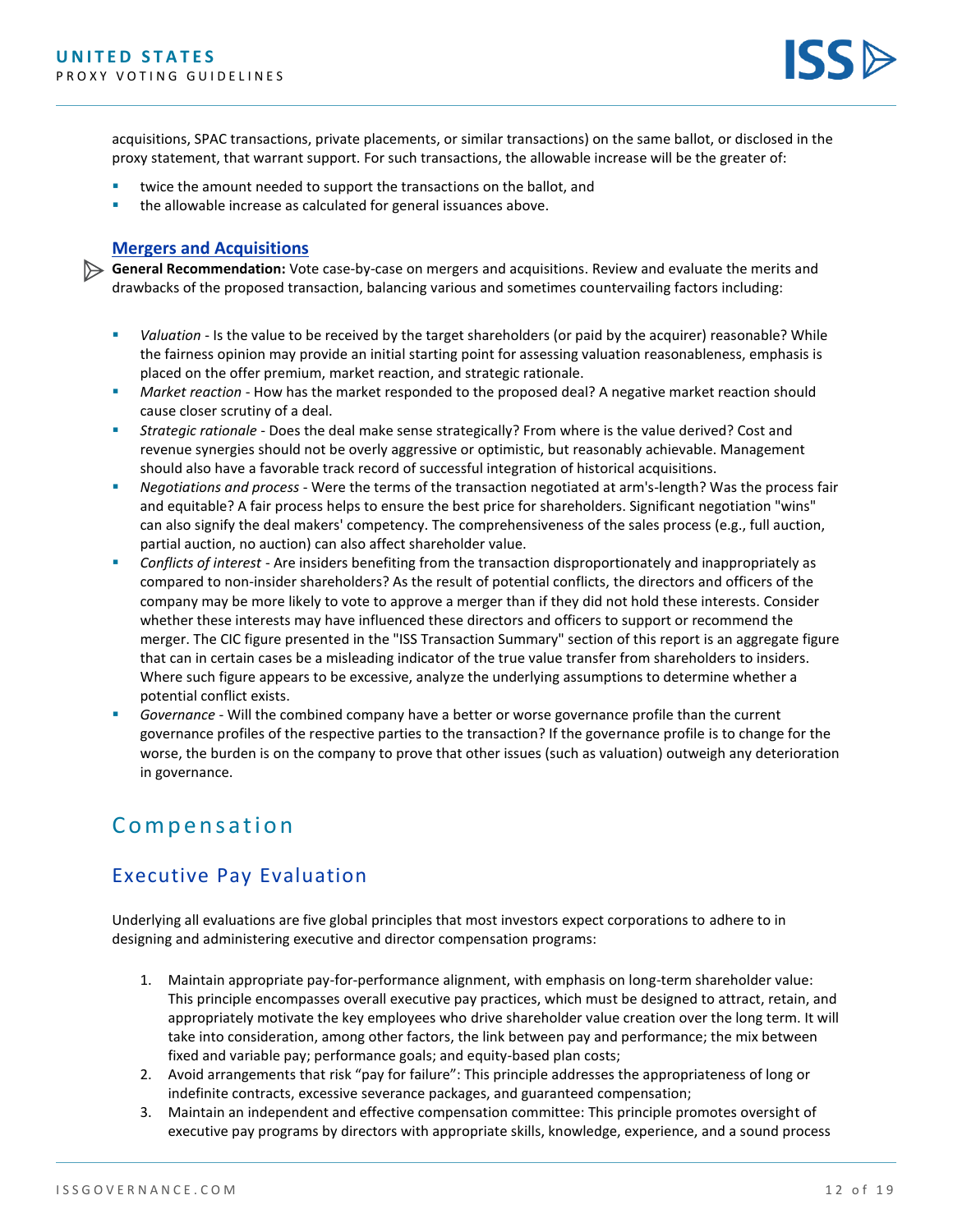for compensation decision-making (*e.g.*, including access to independent expertise and advice when needed);

- 4. Provide shareholders with clear, comprehensive compensation disclosures: This principle underscores the importance of informative and timely disclosures that enable shareholders to evaluate executive pay practices fully and fairly;
- 5. Avoid inappropriate pay to non-executive directors: This principle recognizes the interests of shareholders in ensuring that compensation to outside directors is reasonable and does not compromise their independence and ability to make appropriate judgments in overseeing managers' pay and performance. At the market level, it may incorporate a variety of generally accepted best practices.

### **Advisory Votes on Executive Compensation—Management Proposals (Say-on-Pay)**

**General Recommendation:** Vote case-by-case on ballot items related to executive pay and practices, as well as certain aspects of outside director compensation.

Vote against Advisory Votes on Executive Compensation (Say-on-Pay or "SOP") if:

- There is an unmitigated misalignment between CEO pay and company performance [\(pay for performance\)](#page-14-0);
- **The company maintains significant [problematic pay practices;](#page-15-0)**
- The board exhibits a significant level of [poor communication and responsiveness](#page-16-0) to shareholders.

Vote against or withhold from the members of the Compensation Committee and potentially the full board if:

- There is no SOP on the ballot, and an against vote on an SOP would otherwise be warranted due to pay-forperformance misalignment, problematic pay practices, or the lack of adequate responsiveness on compensation issues raised previously, or a combination thereof;
- The board fails to respond adequately to a previous SOP proposal that received less than 70 percent support of votes cast;
- The company has recently practiced or approved problematic pay practices, such as option repricing or option backdating; or
- The situation is egregious.

### **Primary Evaluation Factors for Executive Pay**

### <span id="page-14-0"></span>**Pay-for-Performance Evaluation**

ISS annually conducts a pay-for-performance analysis to identify strong or satisfactory alignment between pay and performance over a sustained period. With respect to companies in the S&P1500, Russell 3000, or Russell 3000E Indices $^{14}$ , this analysis considers the following:

- 1. Peer Group<sup>15</sup> Alignment:
- The degree of alignment between the company's annualized TSR rank and the CEO's annualized total pay rank within a peer group, each measured over a three-year period.
- The rankings of CEO total pay and company financial performance within a peer group, each measured over a three-year period.

<sup>&</sup>lt;sup>14</sup> Th[e Russell 3000E](https://www.russell.com/indexes/americas/indexes/fact-sheet.page?ic=US4000) Index includes approximately 4,000 of the largest U.S. equity securities.

<sup>&</sup>lt;sup>15</sup> The revised peer group is generally comprised of 14-24 companies that are selected using market cap, revenue (or assets for certain financial firms), GICS industry group, and company's selected peers' GICS industry group, with size constraints, via a process designed to select peers that are comparable to the subject company in terms of revenue/assets and industry, and also within a market-cap bucket that is reflective of the company's market cap. For Oil, Gas & Consumable Fuels companies, market cap is the only size determinant.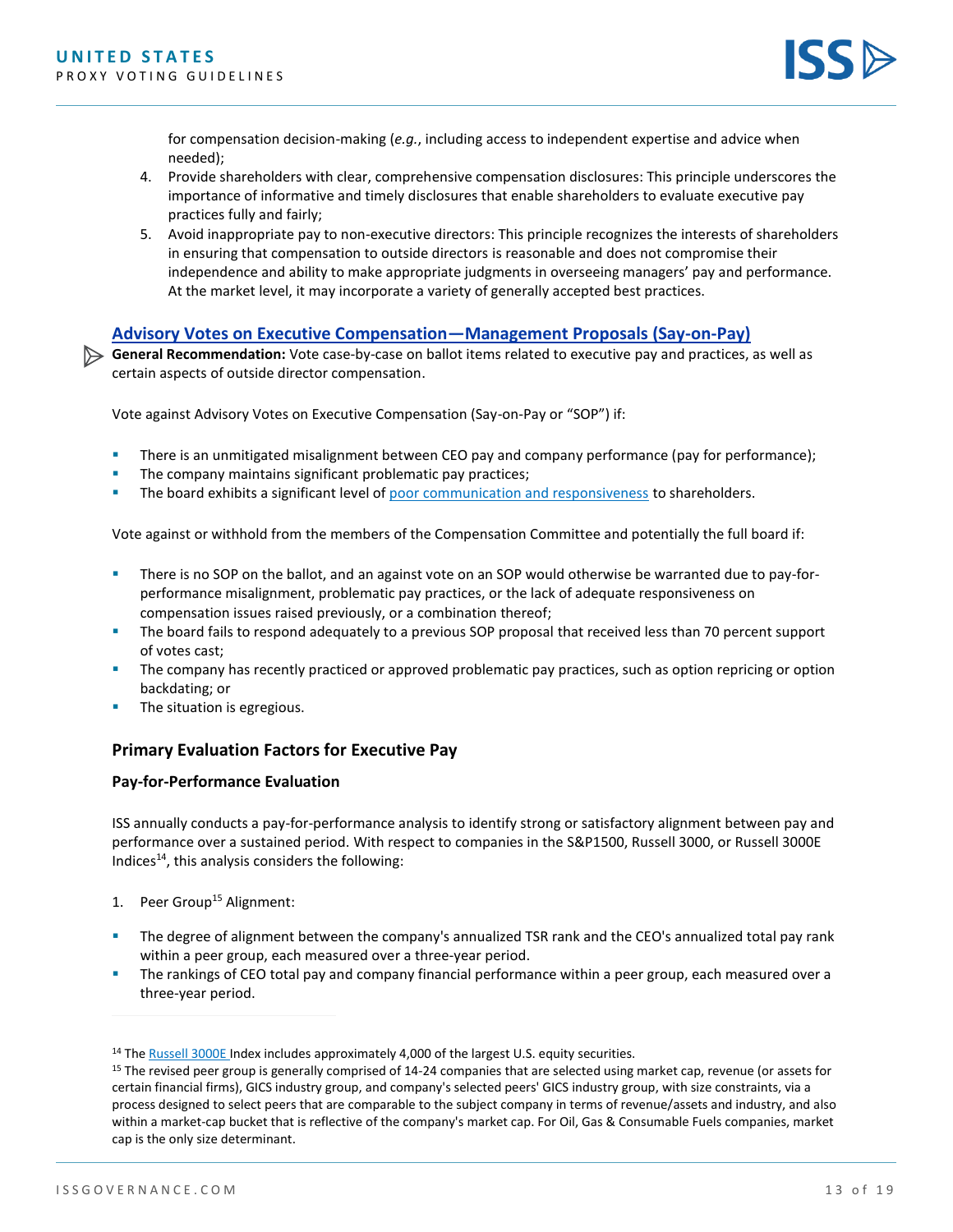- The multiple of the CEO's total pay relative to the peer group median in the most recent fiscal year.
- 2. Absolute Alignment<sup>16</sup> the absolute alignment between the trend in CEO pay and company TSR over the prior five fiscal years – i.e., the difference between the trend in annual pay changes and the trend in annualized TSR during the period.

If the above analysis demonstrates significant unsatisfactory long-term pay-for-performance alignment or, in the case of companies outside the Russell indices, a misalignment between pay and performance is otherwise suggested, our analysis may include any of the following qualitative factors, as relevant to an evaluation of how various pay elements may work to encourage or to undermine long-term value creation and alignment with shareholder interests:

- The ratio of performance- to time-based incentive awards;
- **•** The overall ratio of performance-based compensation to fixed or discretionary pay;
- The rigor of performance goals;
- **•** The complexity and risks around pay program design;
- **•** The transparency and clarity of disclosure;
- The company's peer group benchmarking practices;
- **EXECTE:** Financial/operational results, both absolute and relative to peers;
- Special circumstances related to, for example, a new CEO in the prior FY or anomalous equity grant practices (e.g., bi-annual awards);
- Realizable pay<sup>17</sup> compared to grant pay; and
- Any other factors deemed relevant.

### <span id="page-15-0"></span>**Problematic Pay Practices**

The focus is on executive compensation practices that contravene the global pay principles, including:

- Problematic practices related to non-performance-based compensation elements;
- Incentives that may motivate excessive risk-taking or present a windfall risk; and
- Pay decisions that circumvent pay-for-performance, such as options backdating or waiving performance requirements.

#### **Problematic Pay Practices related to Non-Performance-Based Compensation Elements**

Pay elements that are not directly based on performance are generally evaluated case-by-case considering the context of a company's overall pay program and demonstrated pay-for-performance philosophy. Please refer to ISS' [U.S. Compensation Policies FAQ](https://www.issgovernance.com/file/policy/active/americas/US-Compensation-Policies-FAQ.pdf) document for detail on specific pay practices that have been identified as potentially problematic and may lead to negative recommendations if they are deemed to be inappropriate or unjustified relative to executive pay best practices. The list below highlights the problematic practices that carry significant weight in this overall consideration and may result in adverse vote recommendations:

- Repricing or replacing of underwater stock options/SARs without prior shareholder approval (including cash buyouts and voluntary surrender of underwater options);
- Extraordinary perquisites or tax gross-ups;
- New or materially amended agreements that provide for:
	- Excessive termination or CIC severance payments (generally exceeding 3 times base salary and average/target/most recent bonus);

<sup>&</sup>lt;sup>16</sup> Only Russell 3000 Index companies are subject to the Absolute Alignment analysis.

<sup>17</sup> ISS research reports include realizable pay for S&P1500 companies.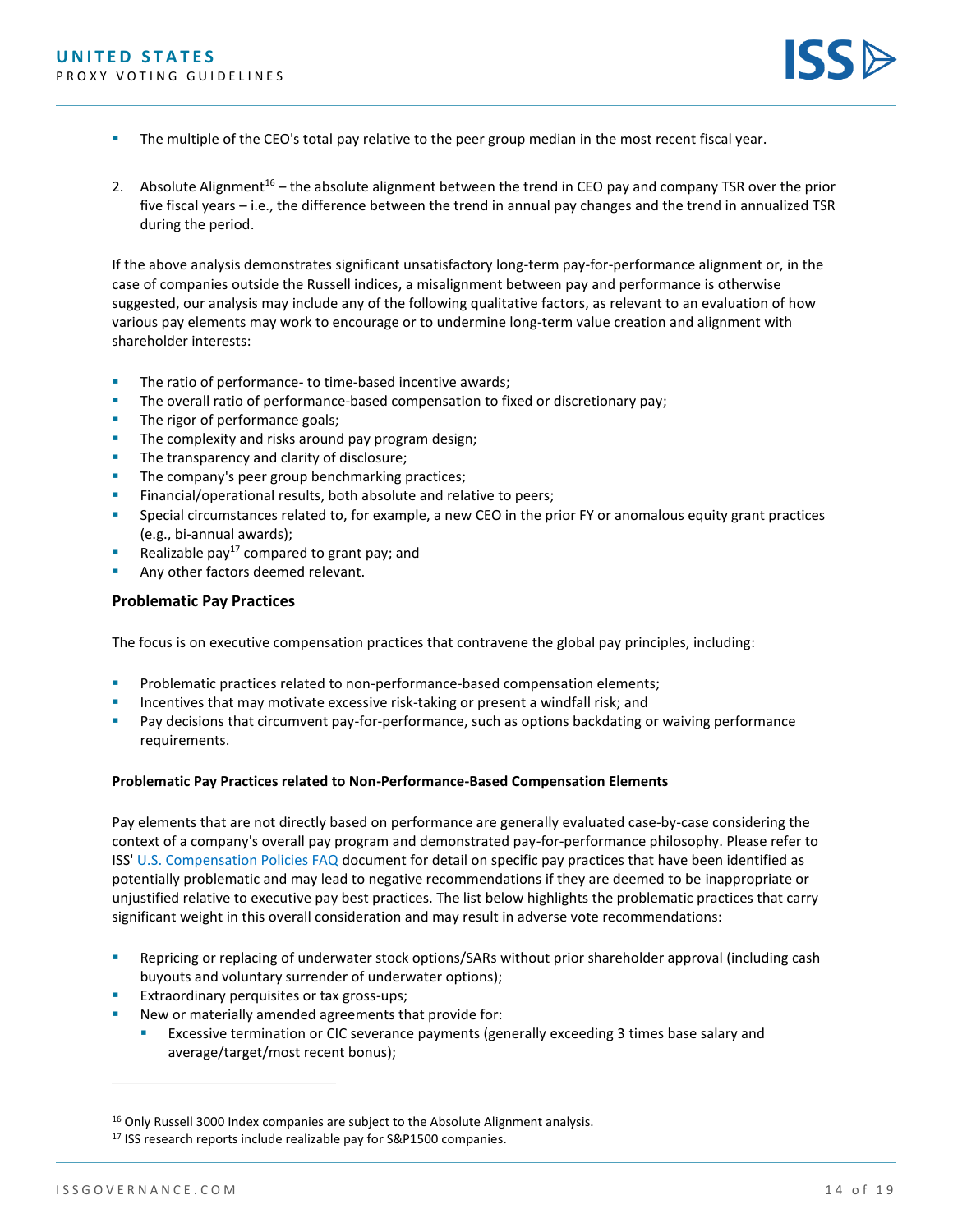

- CIC severance payments without involuntary job loss or substantial diminution of duties ("single" or "modified single" triggers) or in connection with a problematic Good Reason definition;
- CIC excise tax gross-up entitlements (including "modified" gross-ups);
- Multi-year guaranteed awards that are not at risk due to rigorous performance conditions;
- Liberal CIC definition combined with any single-trigger CIC benefits;
- Insufficient executive compensation disclosure by externally-managed issuers (EMIs) such that a reasonable assessment of pay programs and practices applicable to the EMI's executives is not possible;
- Any other provision or practice deemed to be egregious and present a significant risk to investors.

### **Options Backdating**

The following factors should be examined case-by-case to allow for distinctions to be made between "sloppy" plan administration versus deliberate action or fraud:

- Reason and motive for the options backdating issue, such as inadvertent vs. deliberate grant date changes;
- Duration of options backdating;
- Size of restatement due to options backdating;
- Corrective actions taken by the board or compensation committee, such as canceling or re-pricing backdated options, the recouping of option gains on backdated grants; and
- Adoption of a grant policy that prohibits backdating and creates a fixed grant schedule or window period for equity grants in the future.

### <span id="page-16-0"></span>**Compensation Committee Communications and Responsiveness**

Consider the following factors case-by-case when evaluating ballot items related to executive pay on the board's responsiveness to investor input and engagement on compensation issues:

- Failure to respond to majority-supported shareholder proposals on executive pay topics; or
- Failure to adequately respond to the company's previous say-on-pay proposal that received the support of less than 70 percent of votes cast, taking into account:
	- **EXECT** Disclosure of engagement efforts with major institutional investors, including the frequency and timing of engagements and the company participants (including whether independent directors participated);
	- **EXECUTE:** Disclosure of the specific concerns voiced by dissenting shareholders that led to the say-on-pay opposition;
	- **EXEDENTIFY Disclosure of specific and meaningful actions taken to address shareholders' concerns;**
	- **Other recent compensation actions taken by the company;**
	- **Whether the issues raised are recurring or isolated;**
	- The company's ownership structure; and
	- **■** Whether the support level was less than 50 percent, which would warrant the highest degree of responsiveness.

### Equity-Based and Other Incentive Plans

Please refer to ISS' [U.S. Equity Compensation Plans FAQ](https://www.issgovernance.com/file/policy/active/americas/US-Equity-Compensation-Plans-FAQ.pdf) document for additional details on the Equity Plan Scorecard policy.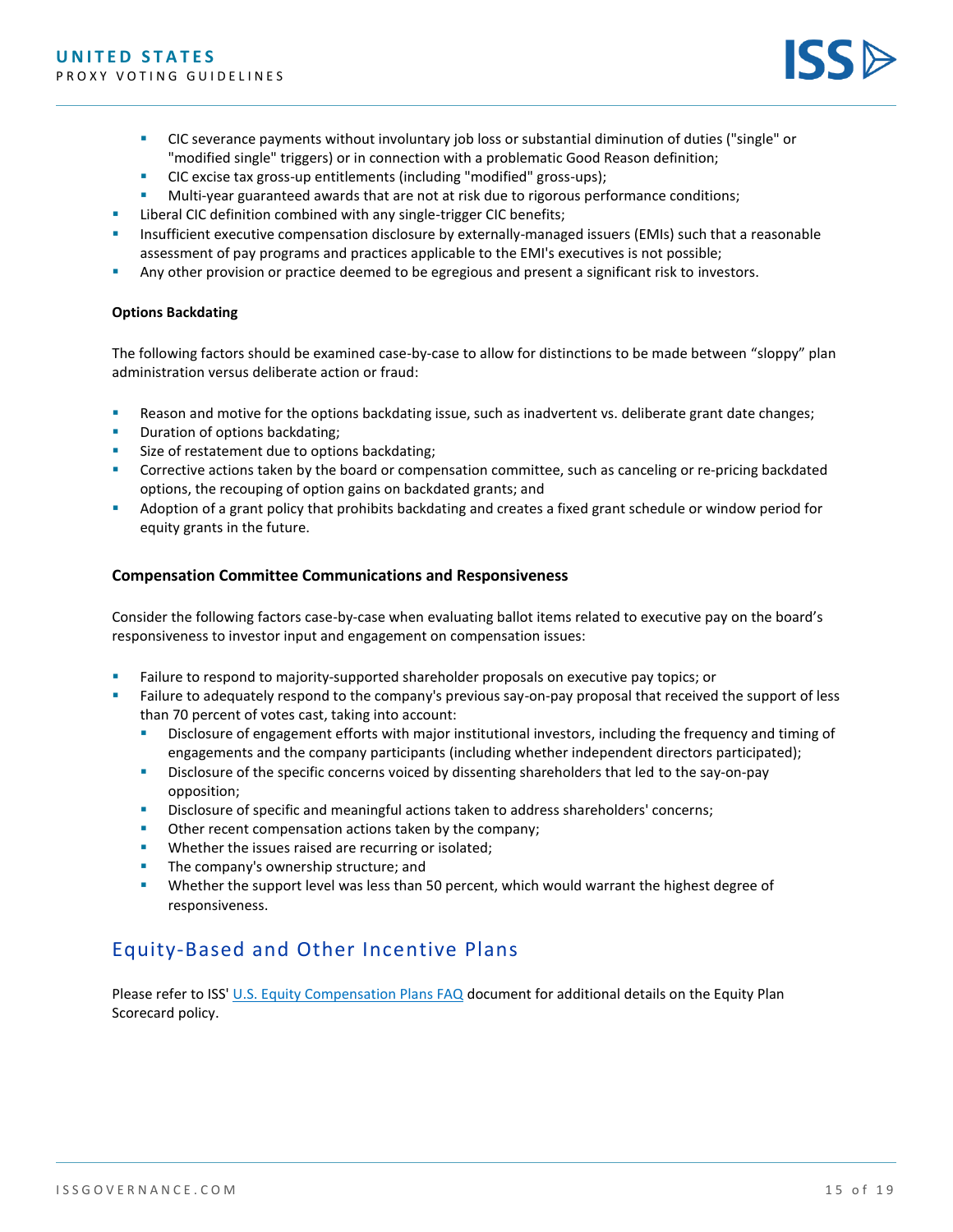**General Recommendation:** Vote case-by-case on certain equity-based compensation plans<sup>18</sup> depending on a combination of certain plan features and equity grant practices, where positive factors may counterbalance negative factors, and vice versa, as evaluated using an "Equity Plan Scorecard" (EPSC) approach with three pillars:

- Plan Cost: The total estimate[d cost](file://///PROC-COR-NFS001/ro_ro_office1/ISS/USResearch/Policy%20Communications/2015%20Policies/Final%20templates/US/2014%20EPSC%20Policy%20template-v6.docx%23SVT) of the company's equity plans relative to industry/market cap peers, measured by the company's estimated Shareholder Value Transfer (SVT) in relation to peers and considering both:
	- **SVT based on new shares requested plus shares remaining for future grants, plus outstanding** unvested/unexercised grants; and
	- **EXECT** SVT based only on new shares requested plus shares remaining for future grants.

### ▪ **Plan Features:**

- Quality of disclosure around vesting upon a change in control (CIC);
- Discretionary vesting authority;
- **EXECTE:** Liberal share recycling on various award types;
- Lack of minimum vesting period for grants made under the plan;
- Dividends payable prior to award vesting.

### ▪ **Grant Practices:**

- The company's three-yea[r burn rate](file://///PROC-COR-NFS001/ro_ro_office1/ISS/USResearch/Policy%20Communications/2015%20Policies/Final%20templates/US/2014%20EPSC%20Policy%20template-v6.docx%23Burnrate) relative to its industry/market cap peers;
- **E** Vesting requirements in CEO's recent equity grants (3-year look-back);
- **•** The estimated duration of the plan (based on the sum of shares remaining available and the new shares requested, divided by the average annual shares granted in the prior three years);
- **•** The proportion of the CEO's most recent equity grants/awards subject to performance conditions;
- **Whether the company maintains a sufficient claw-back policy;**
- **•** Whether the company maintains sufficient post-exercise/vesting share-holding requirements.

Generally vote against the plan proposal if the combination of above factors indicates that the plan is not, overall, in shareholders' interests, or if any of the following egregious factors ("overriding factors") apply:

- Awards may vest in connection with a [liberal change-of-control definition;](file://///PROC-COR-NFS001/ro_ro_office1/ISS/USResearch/Policy%20Communications/2015%20Policies/Final%20templates/US/2014%20EPSC%20Policy%20template-v6.docx%23LiberalCIC)
- The plan would permit [repricing](file://///PROC-COR-NFS001/ro_ro_office1/ISS/USResearch/Policy%20Communications/2015%20Policies/Final%20templates/US/2014%20EPSC%20Policy%20template-v6.docx%23Repricing) or cash buyout of underwater options without shareholder approval (either by expressly permitting it – for NYSE and Nasdaq listed companies – or by not prohibiting it when the company has a history of repricing – for non-listed companies);
- **•** The plan is a vehicle fo[r problematic pay practices](file://///PROC-COR-NFS001/ro_ro_office1/ISS/USResearch/Policy%20Communications/2015%20Policies/Final%20templates/US/2014%20EPSC%20Policy%20template-v6.docx%23PPP_Equity_Plans) or a significan[t pay-for-performance disconnect](file://///PROC-COR-NFS001/ro_ro_office1/ISS/USResearch/Policy%20Communications/2015%20Policies/Final%20templates/US/2014%20EPSC%20Policy%20template-v6.docx%23P4P_Equity_Plans) under certain circumstances;
- The plan is excessively dilutive to shareholders' holdings;
- The plan contains an evergreen (automatic share replenishment) feature; or
- Any other plan features are determined to have a significant negative impact on shareholder interests.

# Social and Environmental Issues

# Global Approach

Issues covered under the policy include a wide range of topics, including consumer and product safety, environment and energy, labor standards and human rights, workplace and board diversity, and corporate political

 $18$  Proposals evaluated under the EPSC policy generally include those to approve or amend (1) stock option plans for employees and/or employees and directors, (2) restricted stock plans for employees and/or employees and directors, and (3) omnibus stock incentive plans for employees and/or employees and directors; amended plans will be further evaluated case-by-case.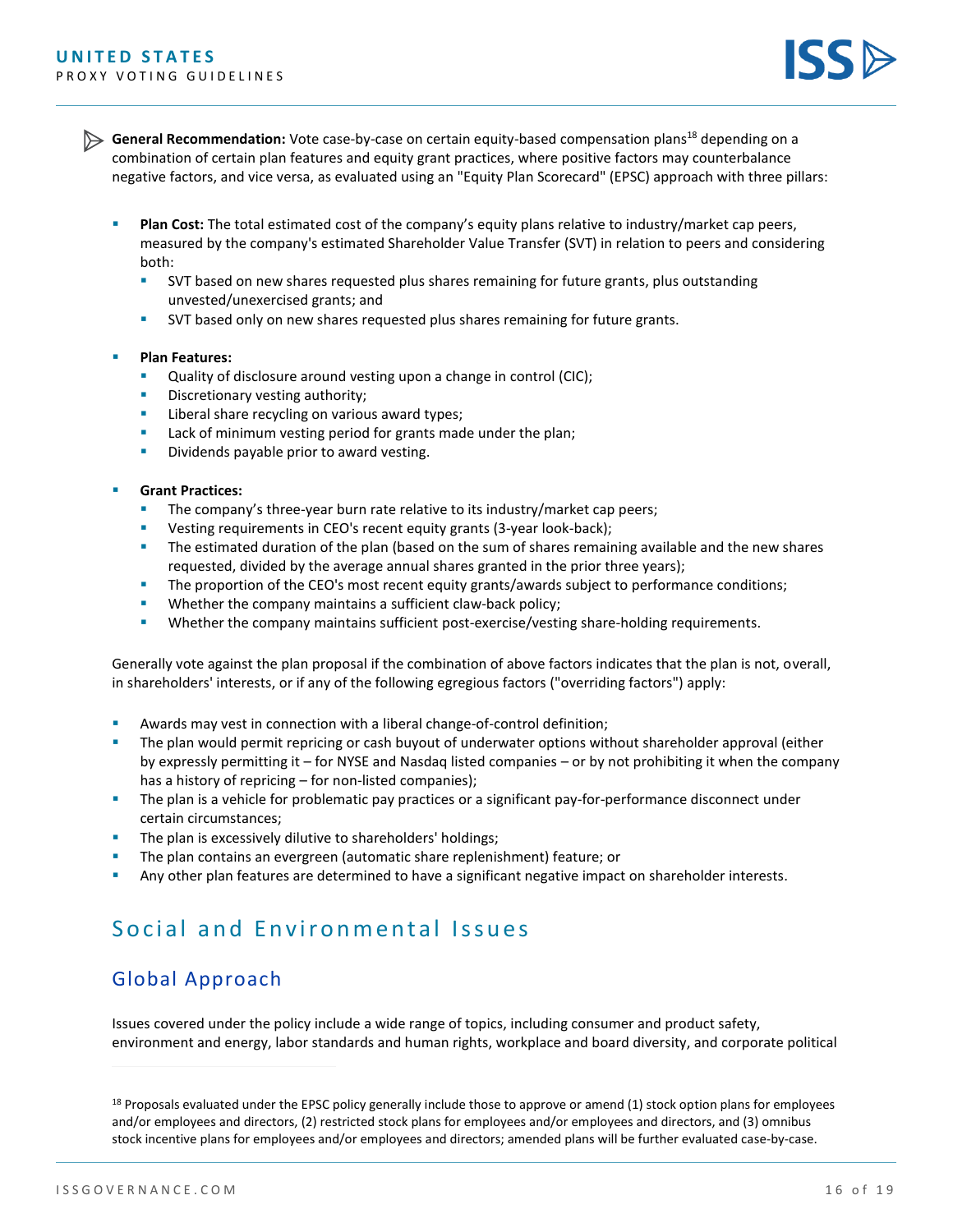issues. While a variety of factors goes into each analysis, the overall principle guiding all vote recommendations focuses on how the proposal may enhance or protect shareholder value in either the short or long term.

**General Recommendation:** Generally vote case-by-case, examining primarily whether implementation of the proposal is likely to enhance or protect shareholder value. The following factors will be considered:

- If the issues presented in the proposal are more appropriately or effectively dealt with through legislation or government regulation;
- If the company has already responded in an appropriate and sufficient manner to the issue(s) raised in the proposal;
- Whether the proposal's request is unduly burdensome (scope or timeframe) or overly prescriptive;
- The company's approach compared with any industry standard practices for addressing the issue(s) raised by the proposal;
- Whether there are significant controversies, fines, penalties, or litigation associated with the company's environmental or social practices;
- If the proposal requests increased disclosure or greater transparency, whether reasonable and sufficient information is currently available to shareholders from the company or from other publicly available sources; and
- If the proposal requests increased disclosure or greater transparency, whether implementation would reveal proprietary or confidential information that could place the company at a competitive disadvantage.

### **Say on Climate (SoC) Management Proposals**

**General Recommendation:** Vote case-by-case on management proposals that request shareholders to approve the company's climate transition action plan**<sup>19</sup>**, taking into account the completeness and rigor of the plan. Information that will be considered where available includes the following:

- The extent to which the company's climate related disclosures are in line with TCFD recommendations and meet other market standards;
- Disclosure of its operational and supply chain GHG emissions (Scopes 1, 2, and 3);
- The completeness and rigor of company's short-, medium-, and long-term targets for reducing operational and supply chain GHG emissions (Scopes 1, 2, and 3 if relevant);
- Whether the company has sought and received third-party approval that its targets are science-based;
- Whether the company has made a commitment to be "net zero" for operational and supply chain emissions (Scopes 1, 2, and 3) by 2050;
- Whether the company discloses a commitment to report on the implementation of its plan in subsequent years;
- Whether the company's climate data has received third-party assurance;
- Disclosure of how the company's lobbying activities and its capital expenditures align with company strategy;
- Whether there are specific industry decarbonization challenges; and
- The company's related commitment, disclosure, and performance compared to its industry peers.

### **Say on Climate (SoC) Shareholder Proposals**

**General Recommendation:** Vote case-by-case on shareholder proposals that request the company to disclose a report providing its GHG emissions levels and reduction targets and/or its upcoming/approved climate transition action plan and provide shareholders the opportunity to express approval or disapproval of its GHG emissions reduction plan, taking into account information such as the following:

**<sup>19</sup>** Variations of this request also include climate transition related ambitions, or commitment to reporting on the implementation of a climate plan.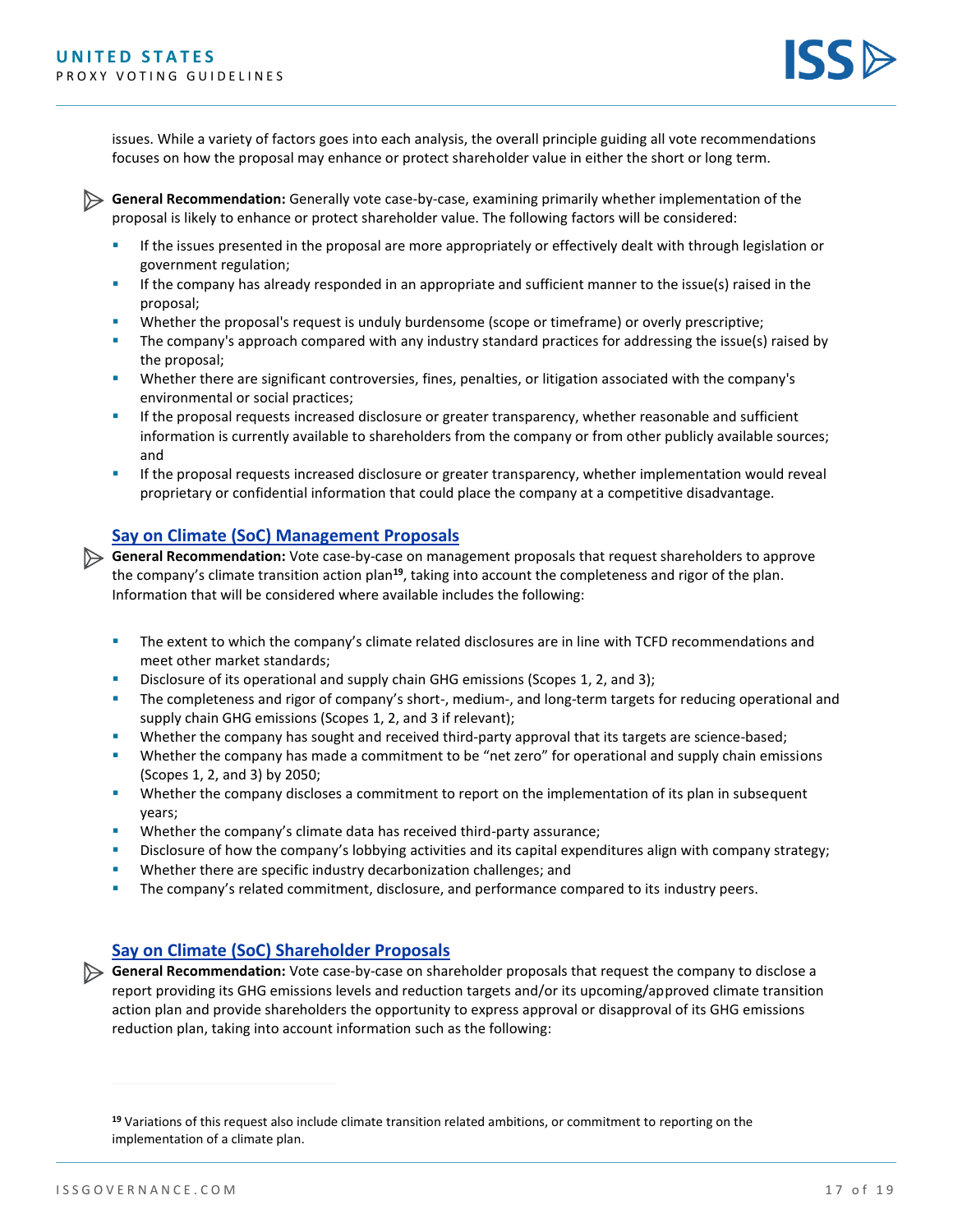- The completeness and rigor of the company's climate-related disclosure;
- **The company's actual GHG emissions performance;**
- Whether the company has been the subject of recent, significant violations, fines, litigation, or controversy related to its GHG emissions; and
- **•** Whether the proposal's request is unduly burdensome (scope or timeframe) or overly prescriptive.

### **Climate Change/Greenhouse Gas (GHG) Emissions**

**General Recommendation:** Generally vote for resolutions requesting that a company disclose information on the financial, physical, or regulatory risks it faces related to climate change on its operations and investments or on how the company identifies, measures, and manages such risks, considering:

- Whether the company already provides current, publicly-available information on the impact that climate change may have on the company as well as associated company policies and procedures to address related risks and/or opportunities;
- **E** The company's level of disclosure compared to industry peers; and
- Whether there are significant controversies, fines, penalties, or litigation associated with the company's climate change-related performance.

Generally vote for proposals requesting a report on greenhouse gas (GHG) emissions from company operations and/or products and operations, unless:

- The company already discloses current, publicly-available information on the impacts that GHG emissions may have on the company as well as associated company policies and procedures to address related risks and/or opportunities;
- The company's level of disclosure is comparable to that of industry peers; and
- There are no significant, controversies, fines, penalties, or litigation associated with the company's GHG emissions.

Vote case-by-case on proposals that call for the adoption of GHG reduction goals from products and operations, taking into account:

- **Whether the company provides disclosure of year-over-year GHG emissions performance data;**
- Whether company disclosure lags behind industry peers;
- The company's actual GHG emissions performance;
- The company's current GHG emission policies, oversight mechanisms, and related initiatives; and
- Whether the company has been the subject of recent, significant violations, fines, litigation, or controversy related to GHG emissions.

### **Racial Equity and/or Civil Rights Audit Guidelines**

**General Recommendation:** Vote case-by-case on proposals asking a company to conduct an independent racial equity and/or civil rights audit, taking into account:

- The company's established process or framework for addressing racial inequity and discrimination internally;
- Whether the company has issued a public statement related to its racial justice efforts in recent years, or has committed to internal policy review;
- **•** Whether the company has engaged with impacted communities, stakeholders, and civil rights experts,
- The company's track record in recent years of racial justice measures and outreach externally;
- Whether the company has been the subject of recent controversy, litigation, or regulatory actions related to racial inequity or discrimination; and
- **•** Whether the company's actions are aligned with market norms on civil rights, and racial or ethnic diversity.